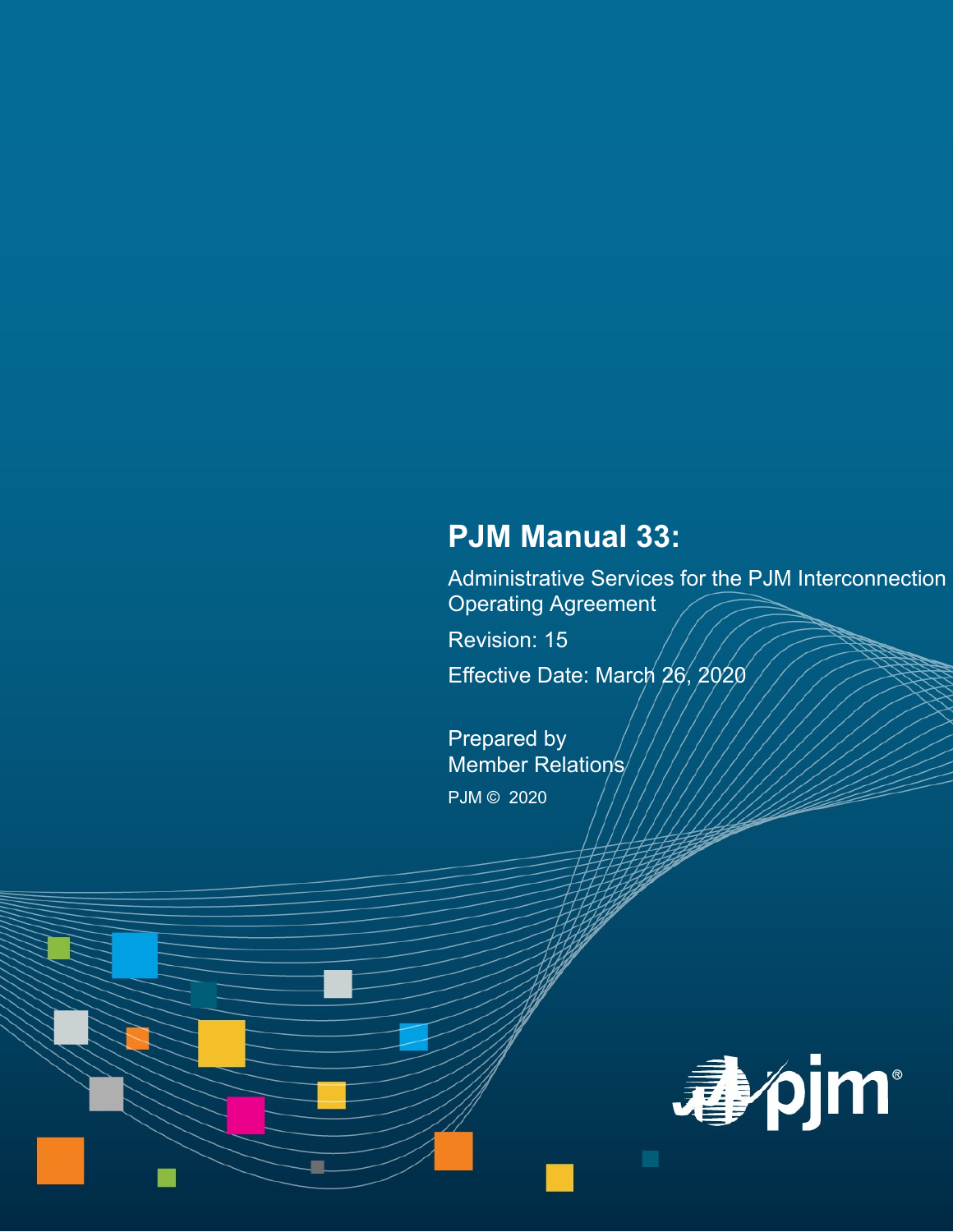

# **Table of Contents**

| Section 1: Operating Agreement of PJM Overview 8                                     |  |
|--------------------------------------------------------------------------------------|--|
|                                                                                      |  |
| 3.1 Roles and responsibilities of Officer. Authorized Representative and Maintenance |  |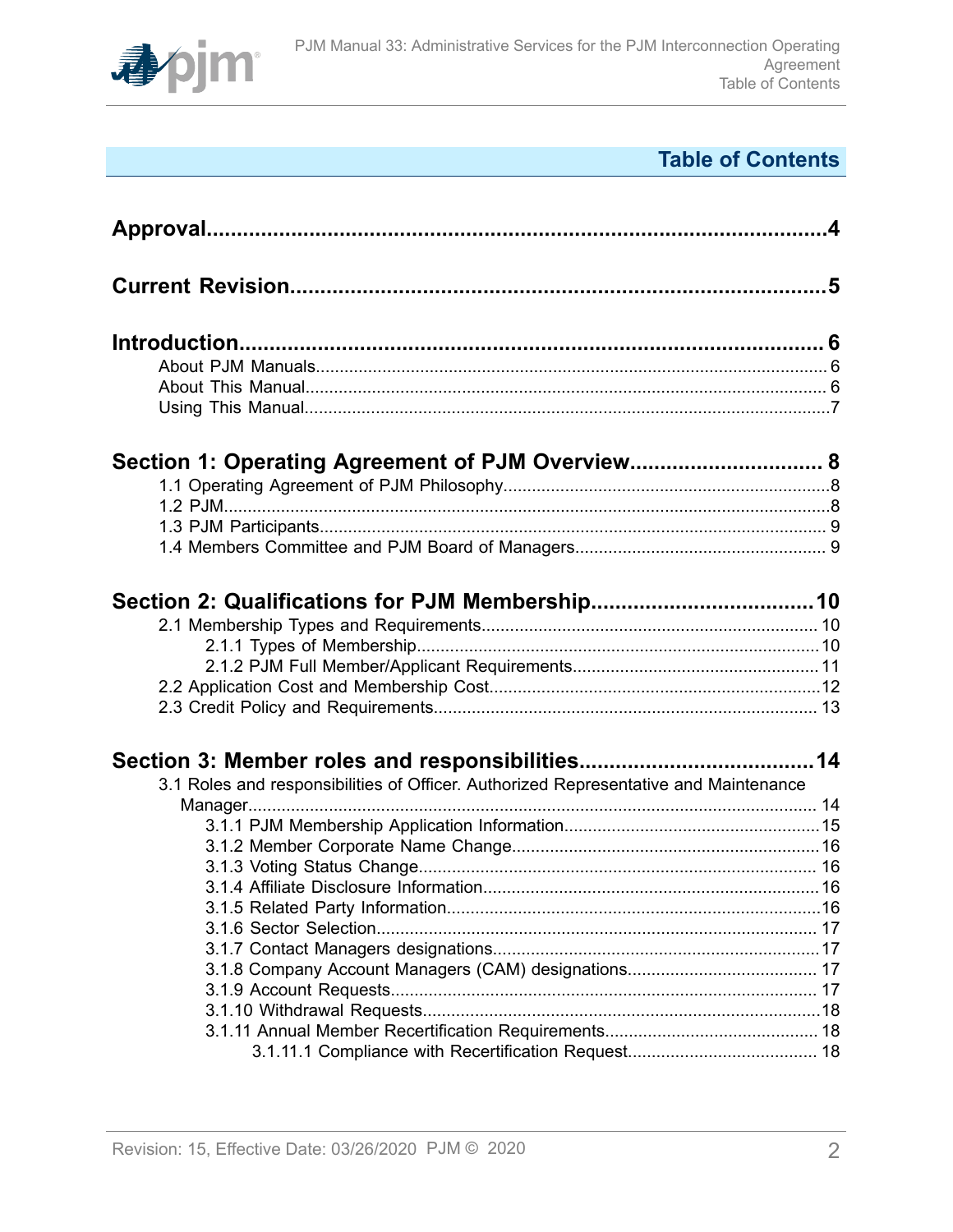

# **[Section 5: Company Account Manager \(CAM\) Roles and](#page-20-0)**

| 5.1.5 Provisioning and Managing Tool Access - CAM Responsibilities 22 |  |
|-----------------------------------------------------------------------|--|
|                                                                       |  |
|                                                                       |  |
|                                                                       |  |
|                                                                       |  |

|--|--|--|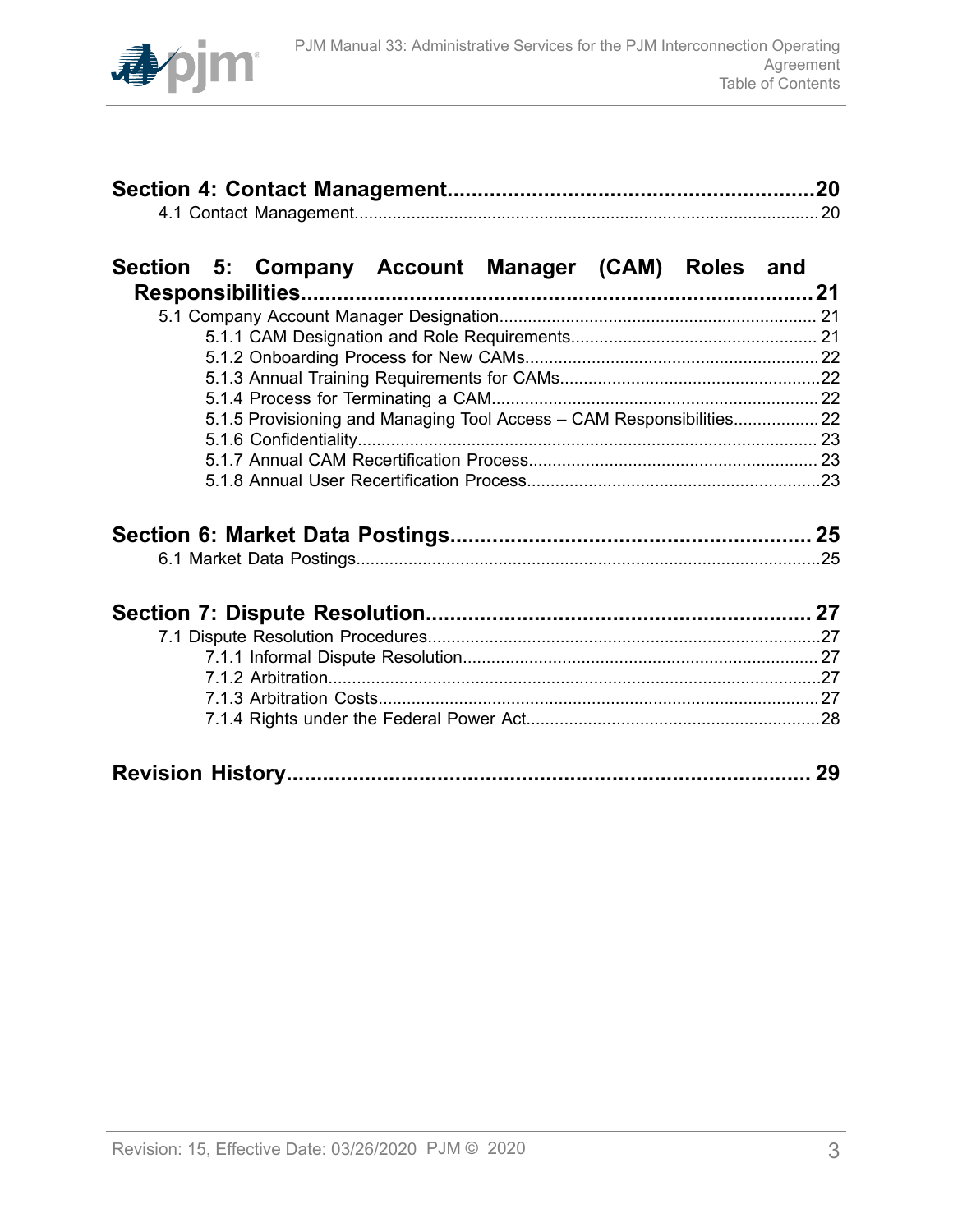

# <span id="page-3-0"></span>**Approval**

Approval Date: 03/26/2020 Effective Date: 03/26/2020

Anita Patel, Manager

Knowledge Management Center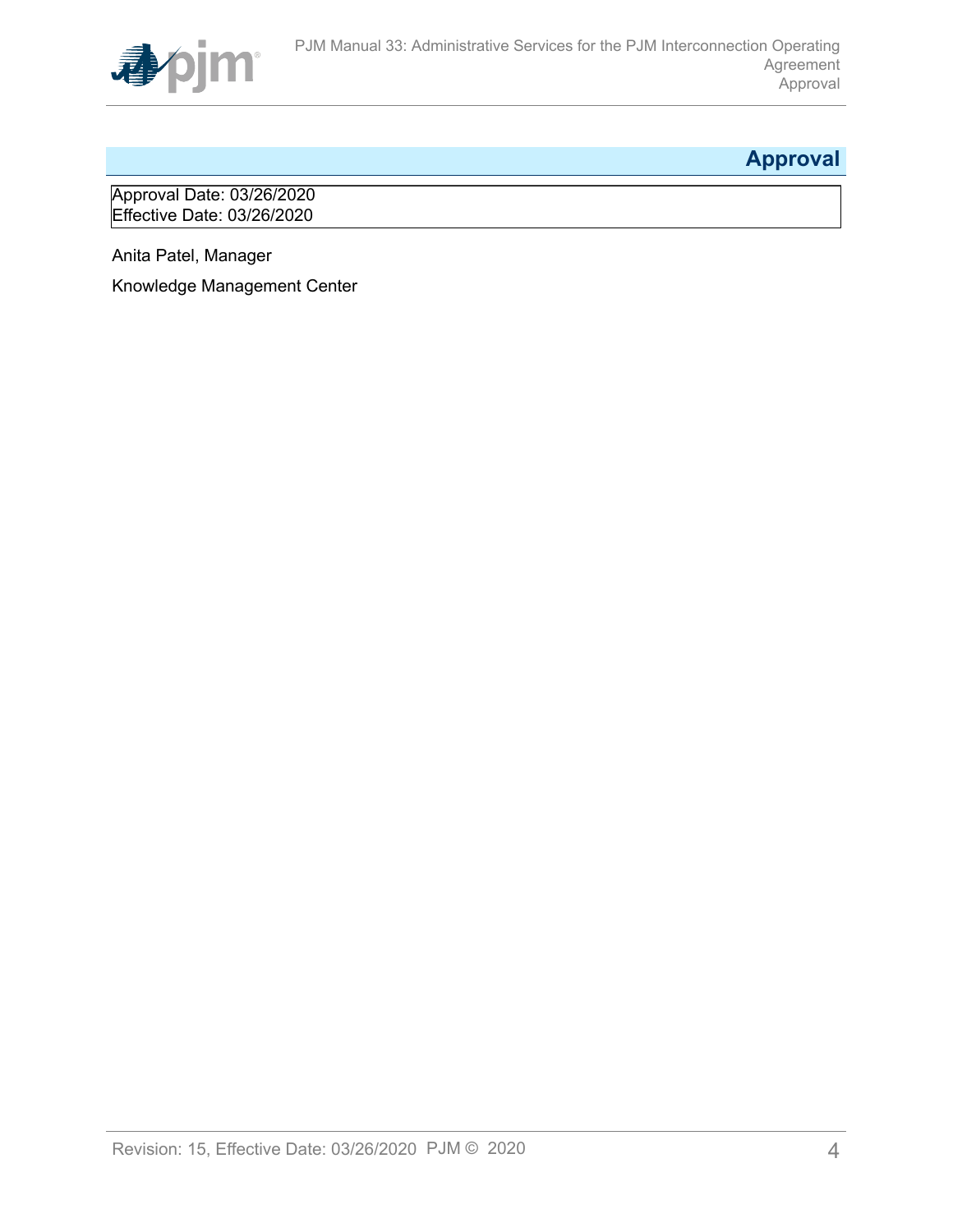

# <span id="page-4-0"></span>**Current Revision**

### **Revision 15 (03/26/2020):**

- Periodic Review
- Added new Section 3 Member Roles and Responsibilities
- Added new Section 4 Contact Management
- Added new Section 5 Company Account Manager (CAM) Roles and Responsibilities
- Renumbered existing Section 3 Market Data Postings to Section 6: Market Data Postings
- Renumbered existing Section 4 Dispute Resolutions to Section 7: Dispute Resolution
- Deleted references to Andrew Ott
- Relocated Section 2.4 Name Change Process to Section 3.1.2 and renamed to Member Corporate Name Change
- Relocated Section 2.5 Withdrawal Process to Section 3.1.10 and renamed to Withdrawal Requests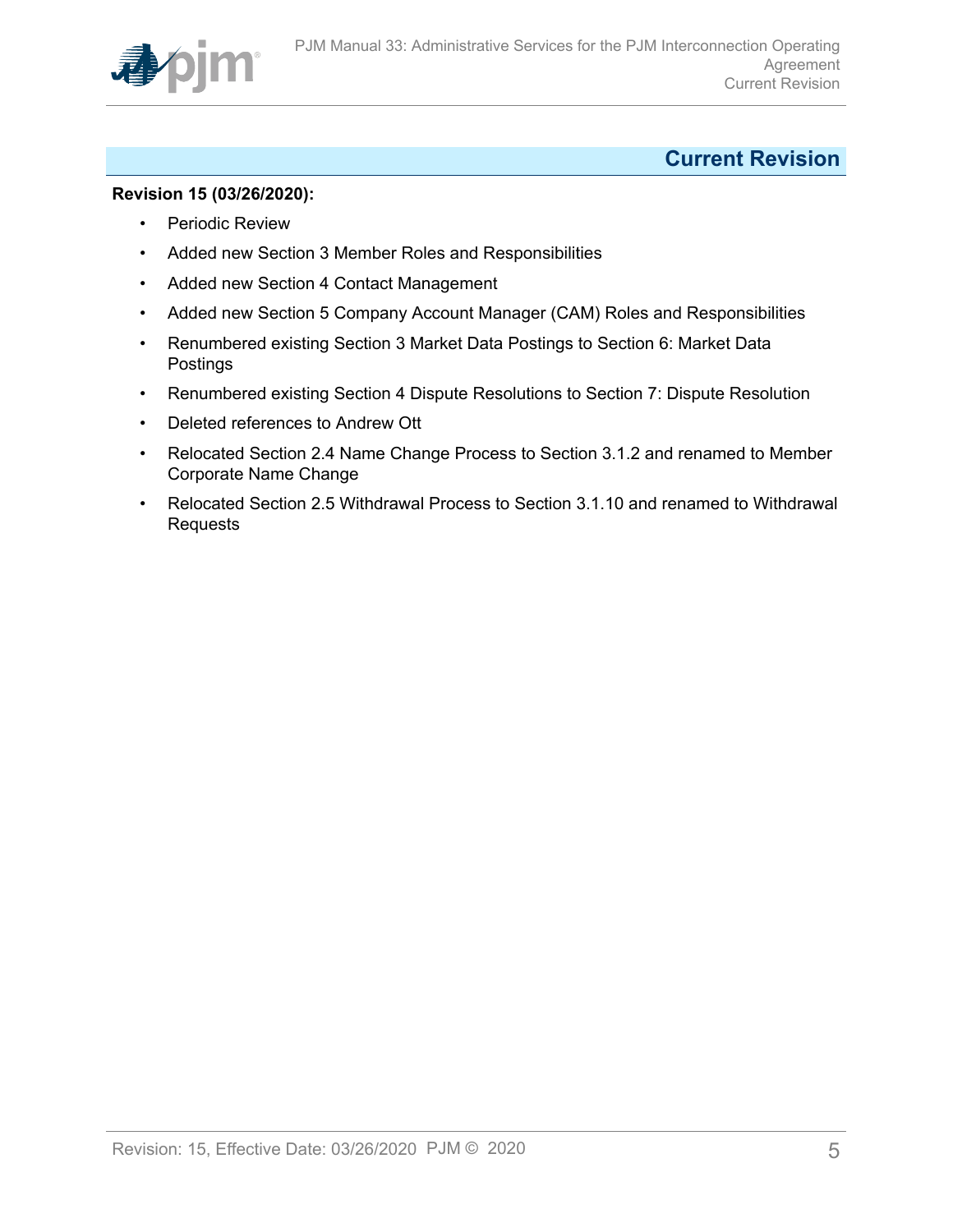

## <span id="page-5-0"></span>**Introduction**

Welcome to the **PJM Manual for Administrative Services for the PJM Interconnection Operating Agreement**. In this introduction, you will find the following information:

- What you can expect from the PJM Manuals in general (see "About PJM Manuals").
- What you can expect from this PJM Manual (see "About This Manual").
- How to use this manual (see "Using This Manual").

## <span id="page-5-1"></span>**About PJM Manuals**

The PJM Manuals are the instructions, rules, procedures, and guidelines established by PJM for the operation, planning, and accounting requirements of PJM and the PJM Energy Market. The manuals are grouped under the following categories:

- **Energy Market**
- Regional Transmission Planning Process
- Transmission
- Reserve
- Accounting and Billing
- Administrative
- Miscellaneous Manuals

For a complete list of all PJM manuals, go to the Library section on PJM.com.

## <span id="page-5-2"></span>**About This Manual**

The **PJM Manual for Administrative Services for the PJM Interconnection Operating Agreement** is one of a series of manuals within the PJM group of manuals. This manual focuses on administrative issues including the qualifications for new applicants, the application procedure, PJM Market Data Postings and dispute resolution.

## The **PJM Manual for Administrative Services for the PJM Interconnection Operating Agreement** consists of four sections. The sections are as follows:

- Section 1: Operating Agreement of PJM Overview
- Section 2: Qualifications for PJM Membership
- Section 3: PJM Services
- Section 4: Dispute Resolution

## **Intended Audience**

The intended audiences for the **PJM Manual 33 for Administrative Services for the PJM Interconnection Operating Agreement** are:

• Applicants for the Operating Agreement of PJM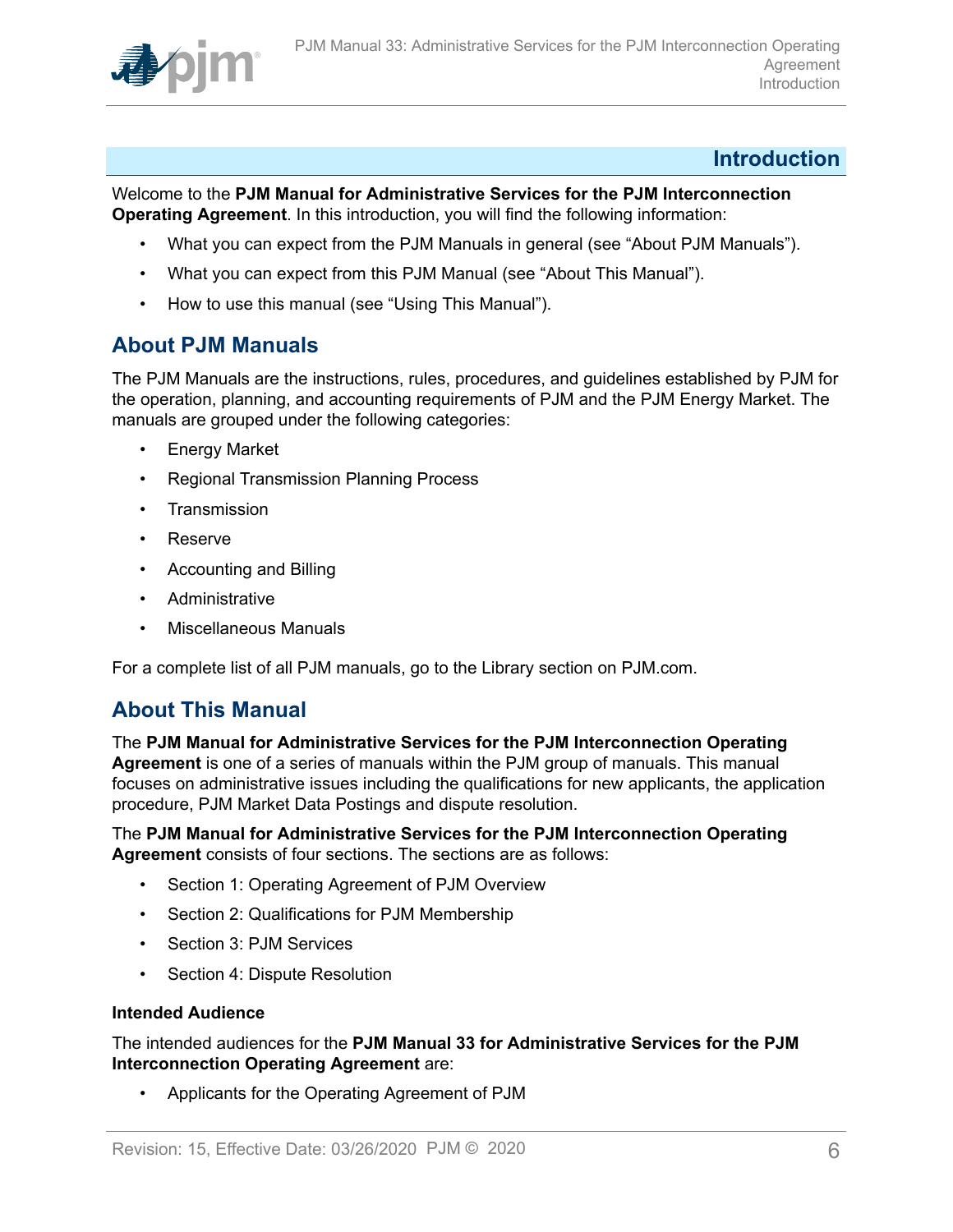

- Participants in the Operating Agreement of PJM
- PJM staff

## **References**

The references to other documents that provide background or additional detail directly related to the **PJM Manual for Administrative Services for the PJM Interconnection Operating Agreement** are the following:

- Operating Agreement of PJM (<http://www.pjm.com/library/governing-documents.aspx>)
- PJM Open Access Transmission Tariff ([http://www.pjm.com/library/governing](http://www.pjm.com/library/governing-documents.aspx)[documents.aspx\)](http://www.pjm.com/library/governing-documents.aspx)
- Agreement Among the PJM Transmission Owners to Provide a PJM RTO-wide Open Access Tariff (Transmission Owners Agreement) ([http://pjm.com/media/documents/](http://www.pjm.com/library/governing-documents.aspx) [merged-tariffs/toa42.pdf\)](http://www.pjm.com/library/governing-documents.aspx)
- Reliability Assurance Agreement [\(http://www.pjm.com/library/governing](http://www.pjm.com/library/governing-documents.aspx)[documents.aspx\)](http://www.pjm.com/library/governing-documents.aspx)
- Regional Transmission Guide for Oasis and Transmission Reservations

This manual does not supersede the formal requirements of any of the referenced documents.

# <span id="page-6-0"></span>**Using This Manual**

Each section of this manual begins with an overview and the philosophy is reflected in the way material is organized. The following bullet points provide an orientation to the manual's structure.

## **What You Will Find In This Manual**

- A table of contents
- An approval page that lists the required approvals and the revision history.
- Sections containing the requirements for application for membership in the interconnection agreement, explaining PJM and members committee responsibilities, and describing dispute resolution procedures.
- Definition of the costs of application for membership and the on-going costs of interconnection agreement participation.
- A link to initiate the membership application process which is necessary to become a signatory to the PJM Operating Agreement ([https://www.pjm.com/about-pjm/member](https://www.pjm.com/about-pjm/member-services/membership-enrollment.aspx)[services/membership-enrollment.aspx\)](https://www.pjm.com/about-pjm/member-services/membership-enrollment.aspx).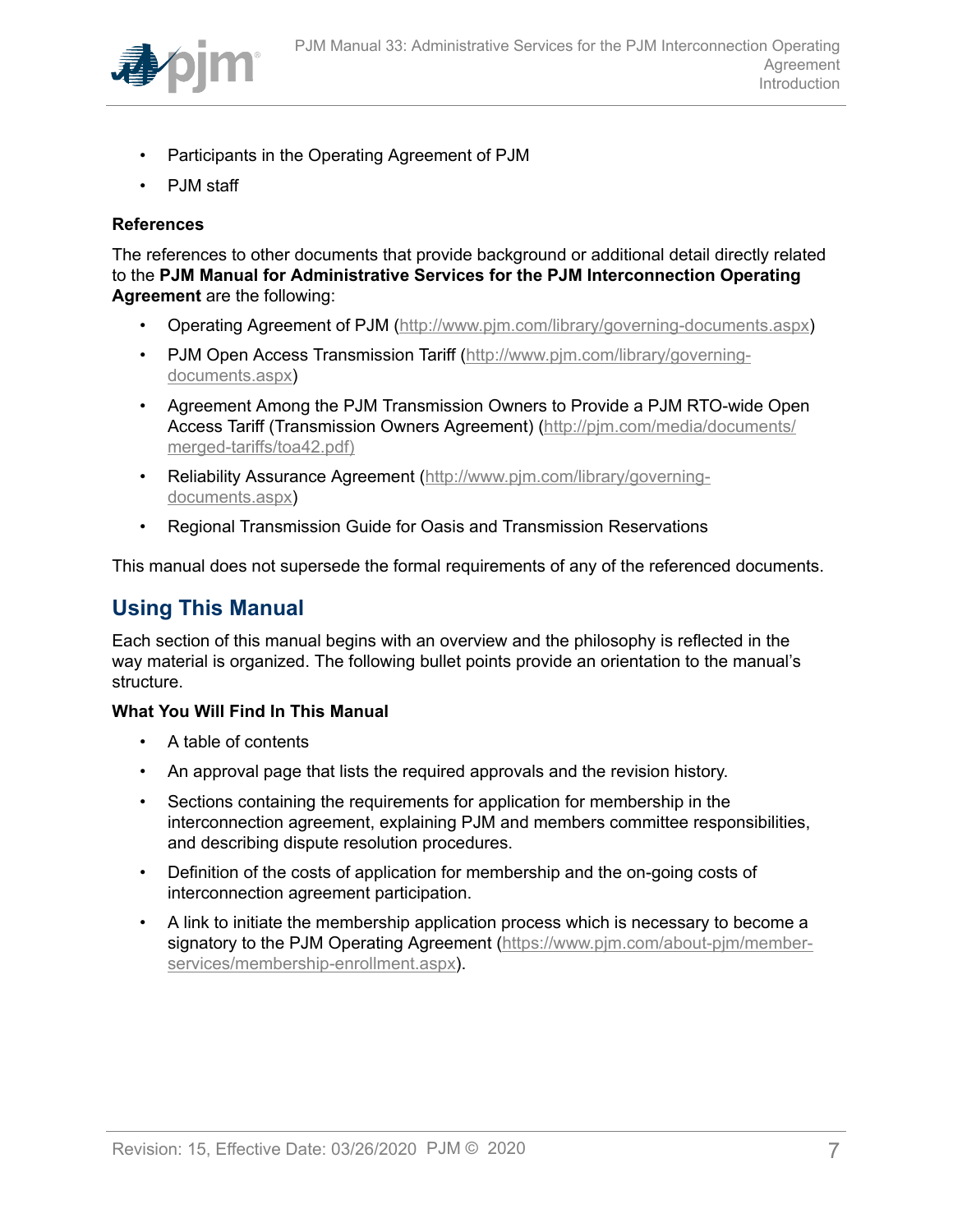

# <span id="page-7-0"></span>**Section 1: Operating Agreement of PJM Overview**

Welcome to the Operating Agreement of PJM Overview section of the **PJM Manual for Administrative Services for the PJM Interconnection Operating Agreement.** In this section, you will find the following information:

- A description of the philosophy of the Operating Agreement of PJM (see "Operating Agreement of PJM Philosophy").
- A description of the role of the PJM with respect to the Operating Agreement of PJM (see "PJM").
- A description of Operating Agreement of PJM Participants (see "PJM Participants").
- A description of the role of the Members Committee (see "Members Committee & PJM Board of Managers").

## <span id="page-7-1"></span>**1.1 Operating Agreement of PJM Philosophy**

Signatories ("PJM Participants") to the Operating Agreement of PJM ("the Agreement"), dated March 31, 1997, enter into this Agreement to facilitate coordinated operation of their electric systems and interchange of electric capacity and energy, to ensure the efficient operation of an energy market based on the PJM Open Access Transmission Tariff ("the Tariff"), and to share Capacity Resources with other PJM Participants to reduce overall reserve requirements, all consistent with the reliable planning, design and operation of PJM Participants' Transmission Facilities. The supply systems of the PJM Participants function as coordinated, electrically interconnected supply systems that operate as a single control area, the PJM RTO.

## <span id="page-7-2"></span>**1.2 PJM**

PJM assists Participants with the management and administration of the Operating Agreement. PJM is responsible for satisfying the following functions:

- Monitoring the operation of PJM
- Coordinating the operation of Transmission Facilities
- Administering the PJM Open Access Transmission Tariff
- Directing the operation of the Bulk Power Supply Facilities
- Coordinating Emergency operations and procedures
- Billing, collecting and dispersing charges associated with the Operating Agreement

The PJM Member Relations department (telephone 610-666-8980) also provides the following services to PJM Participants:

- Assisting new applicants to prepare the information required by the application process;
- Providing training for new signatories to the Operating Agreement;
- Offering on-going member support and training.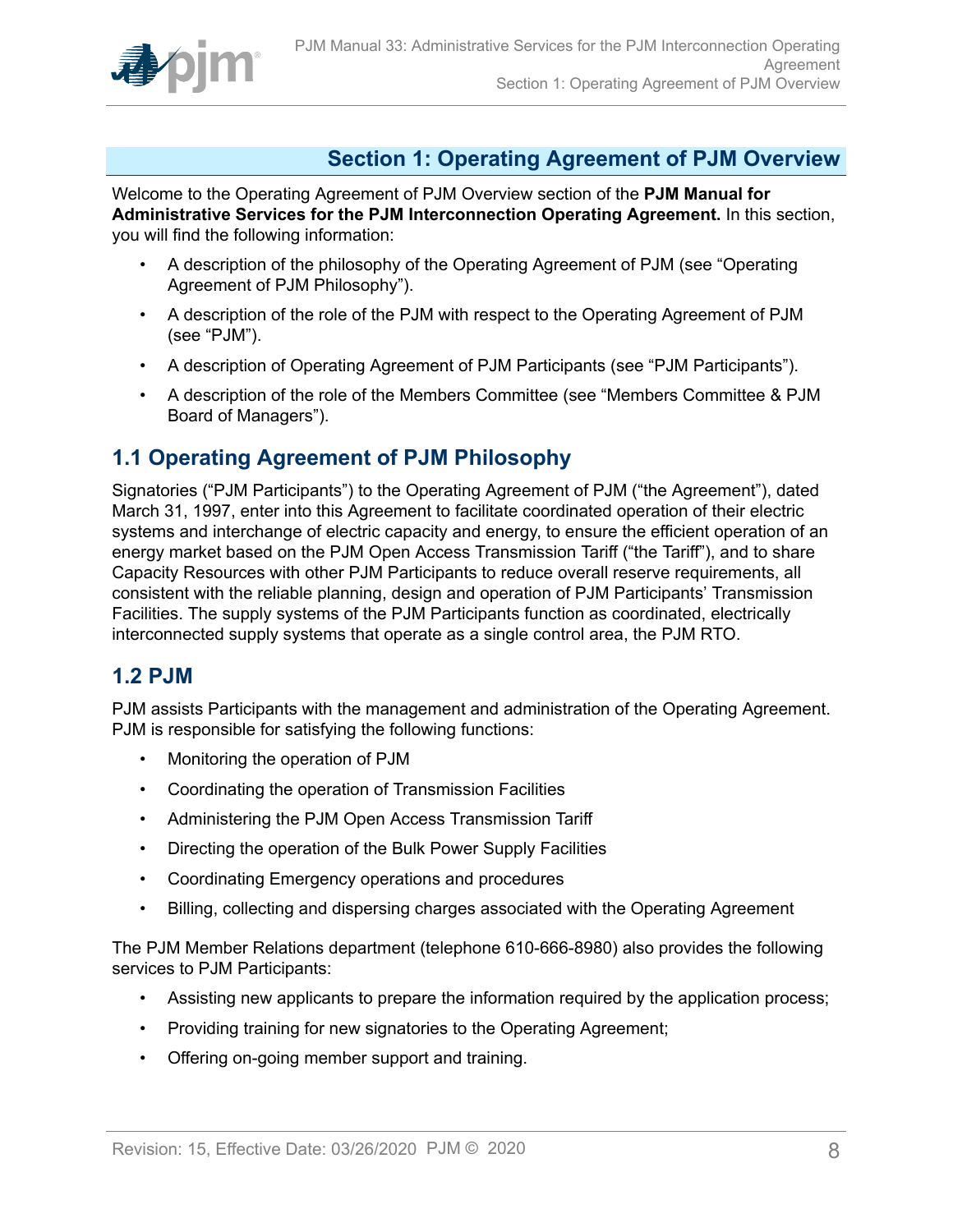

# <span id="page-8-0"></span>**1.3 PJM Participants**

Each signatory to the Operating Agreement of PJM must either be a Transmission Owner within the PJM RTO or an Eligible Customer under the Tariff and must be engaged in buying, selling, or transmitting electric energy in or through the Interconnection (or intend to do so). Eligible Customers include electric utilities, Regional Transmission Owners, power marketers, Federal power marketing agencies, entities generating electric energy for resale and retail customers taking unbundled Transmission Service.

# <span id="page-8-1"></span>**1.4 Members Committee and PJM Board of Managers**

The Members Committee is responsible for the performance of the Operating Agreement of PJM. It is responsible for performing the following functions:

- Monitoring the performance of the Operating Agreement of PJM
- Monitoring PJM's operations
- Establishing fees and costs for application to and operation of the Operating Agreement
- Resolving conflicts related to the Operating Agreement
- Overseeing the activities of subcommittees established under the Operating Agreement

Each PJM Participant has one Primary Representative and up to three Alternate Representatives on the Members Committee with the authority to act for that PJM Participant. The Members Committee has five Sectors, one Sector each for Generation Owners, Other Suppliers, Transmission Owners, Electric Distributors, and End-Use Customers. Each PJM Participant may vote in only one of these sectors for which it qualifies. See section 2.1.2, PJM Full Member/Applicant Requirements for sector definitions.

The PJM Board of Managers is composed of nine voting members elected by the Members Committee. The PJM Board of Managers has the authority to supervise all matters pertaining to the PJM and is responsible for preparing and adopting the operating and capital budgets for PJM. The PJM Board of Managers appoints the President and CEO of PJM who directs and manages all of the staff and operations of PJM and reports to the PJM Board of Managers.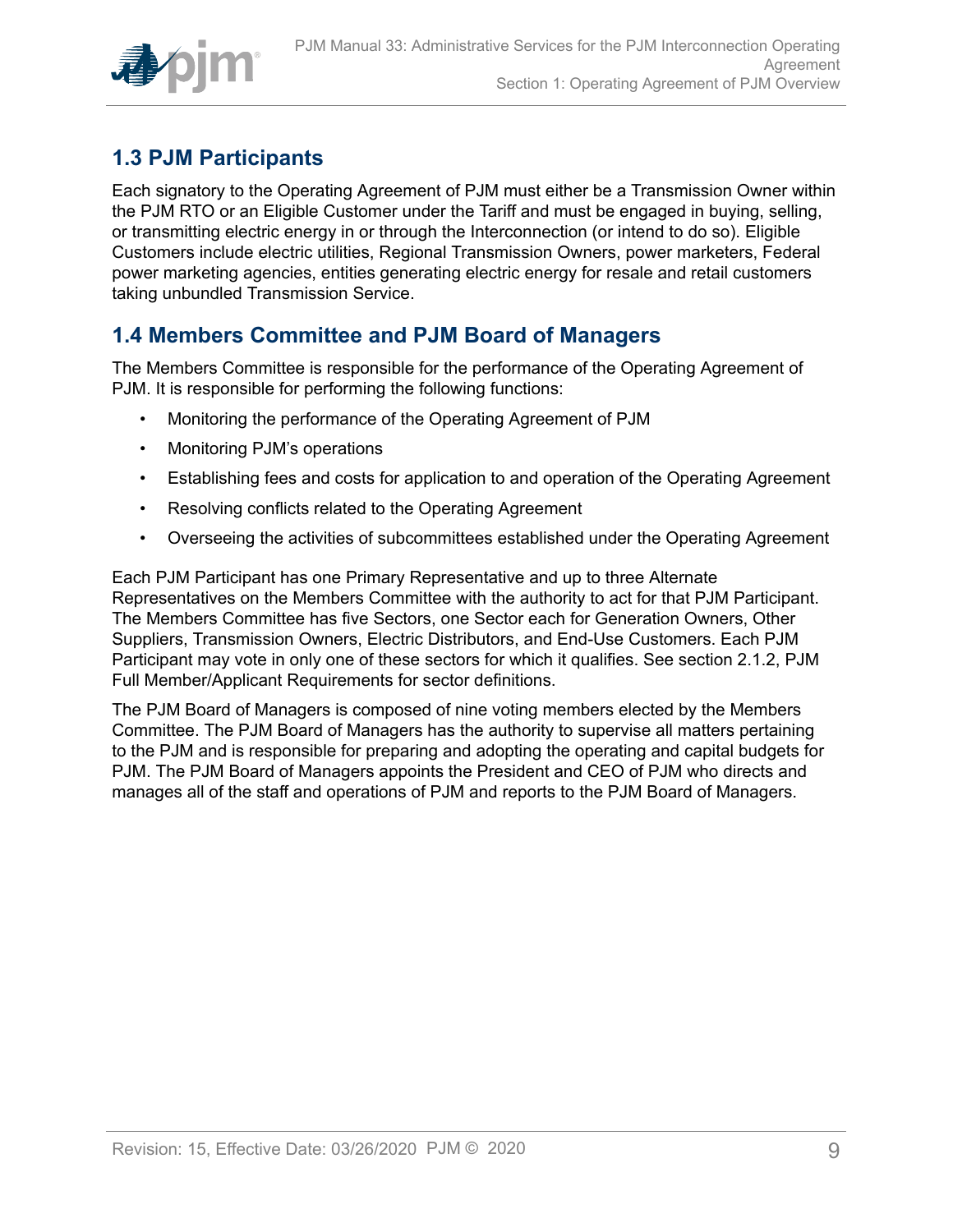

# <span id="page-9-0"></span>**Section 2: Qualifications for PJM Membership**

Welcome to the Qualifications for PJM Membership section of the **PJM Manual for Administrative Services for the PJM Interconnection Operating Agreement,** you will find the following information:

- Descriptions of the different membership types
- A description of the requirements for qualification as a signatory to the Operating Agreement of PJM (see "Requirements for Application").
- A chart describing the Application Cost and Membership Cost based upon the membership type selected by an applicant
- An explanation of the credit policy and credit requirements
- An explanation of the name change process and list of documents that are required to complete the name change
- An explanation of the withdrawal process

## <span id="page-9-1"></span>**2.1 Membership Types and Requirements**

PJM Interconnection has five different types of membership. The requirements of each specific membership type are outlined in our Operating Agreement, which governs the operation of the electric system in the PJM region.

## <span id="page-9-2"></span>**2.1.1 Types of Membership**

- Primary (Voting) Members: are able to participate in the competitive wholesale electricity market and vote at the Markets and Reliability Committee (MRC) and the Members Committee (MC) in one of the five sectors: Transmission Owner, Generation Owner, Other Supplier, End User Customer, or Electric Distributor. Primary/Voting Members are responsible for paying the Annual Membership fee of \$5,000.00
- Affiliate Members: are in the same 'family' of companies as a Primary/Voting Member and have voting rights at the senior task forces and lower level committee meetings. However, Affiliate Members do not have voting rights at the MRC and MC meetings. Affiliate members are able to participate in the competitive wholesale electricity market. Affiliate Members do not pay the Annual Membership fee, as this is covered by the Primary/Voting Member they designate.
- Ex Officio (State Office of Consumer Advocates): have voting rights at the Members Committee as part of the End User Customer sector. Ex Officio members are responsible for paying their annual due amount of \$500.00.
- Associate Members: do not have voting rights in any stakeholder activities, committees, or task forces. Associate Members do not participate in PJM Markets. Associate Members are responsible for paying their annual due amount of \$2,500.00
- Special Members (Emergency Customer Load Reduction Program): are granted 'special membership' for purposes of participating in PJM's Emergency Load Reduction Program. Special Members do not have voting rights and are responsible for paying their annual due amount of \$500.00.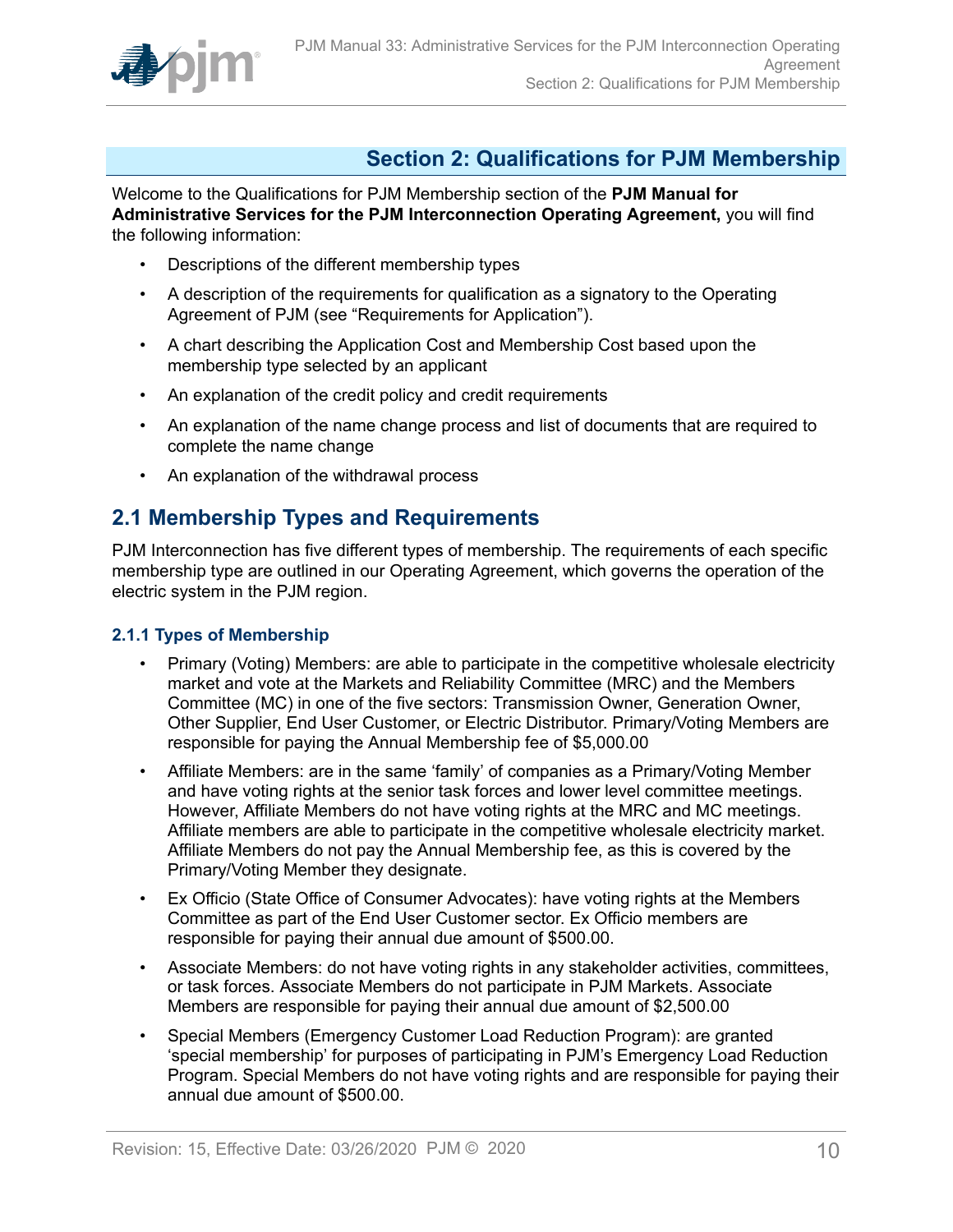

## <span id="page-10-0"></span>**2.1.2 PJM Full Member/Applicant Requirements**

Full PJM Members must meet the definition and qualify for one of the five sectors as described in PJM's Operating Agreement (Transmission Owner, Generation Owner, Other Supplier, End User Customer, or Electric Distributor):

- 1. Transmission Owner (TO): shall mean a Member that owns or leases with rights equivalent to ownership Transmission Facilities and is a signatory to the PJM Transmission Owners Agreement. Taking transmission service shall not be sufficient to qualify a Member as a Transmission Owner
- 2. Generation Owner (GO): shall mean a Member that is primarily a retail end-user of electricity that owns generation may qualify as a Generation Owner if: (1) the generation resource is the subject of a FERC-jurisdictional interconnection agreement or wholesale market participation agreement within PJM; (2) the average physical unforced capacity owned by the Member and its affiliates over the five Planning Periods immediately preceding the relevant Planning Period exceeds the average PJM capacity obligation of the Member and its affiliated over the same time period; and (3) the average energy produced by the Member and its affiliates within PJM over the five Planning Periods immediately preceding the relevant Planning Period exceed the average energy consumed by the Member and its affiliates within PJM over the same time period.
- 3. Other Supplier (OS): shall mean a Member that is (i) engaged in buying, selling or transmitting electric energy, capacity, ancillary services, financial transmission rights or other services available under PJM's governing documents in or through the Interconnection or has a good faith intent to do so, and (ii) does not qualify for the Generation Owner, Electric Distributor, Transmission Owner or End-Use Customer sectors. The PJM Board is composed of nine voting members elected by the Members Committee. The PJM Board has the authority to supervise all matters pertaining to the PJM and is responsible for preparing and adopting the Operating and Capital Budgets for PJM. The PJM Board appoints the President of PJM who directs and manages all of the staff and operations of PJM and reports to the PJM Board
- 4. End-Use Customer (EUC): shall mean a Member that is a retail end-user of electricity within the PJM Region. A Member that is a retail end-user that owns generation may qualify as an End-Use customer if: (1) the average physical unforced capacity owned by the Member and its affiliates in the PJM Region over the five Planning Periods immediately preceding the relevant Planning Period does not exceed the average PJM capacity obligation for the Member and its affiliates over the same time period; or (2) the average energy produced by the Member and its affiliates within the PJM Region over the five Planning Periods immediately preceding the relevant Planning Period does not exceed the average energy consumer by that Member and its affiliates within the PJM Region over the same time period. The foregoing notwithstanding, taking retail service may not be sufficient to qualify a member as an End-Use Customer.
- 5. Electric Distributor (ED): shall mean a Member that (1) owns or leases with rights equivalent to ownership electric distribution facilities that are used to provide electric distribution service to electric load within the PJM Region; or (2) is a generation and transmission cooperative or a joint municipal agency that has a member that owns electric distribution facilities used to provide electric distribution service to electric load within the PJM Region

## **All PJM members are required to meet the following requirements:**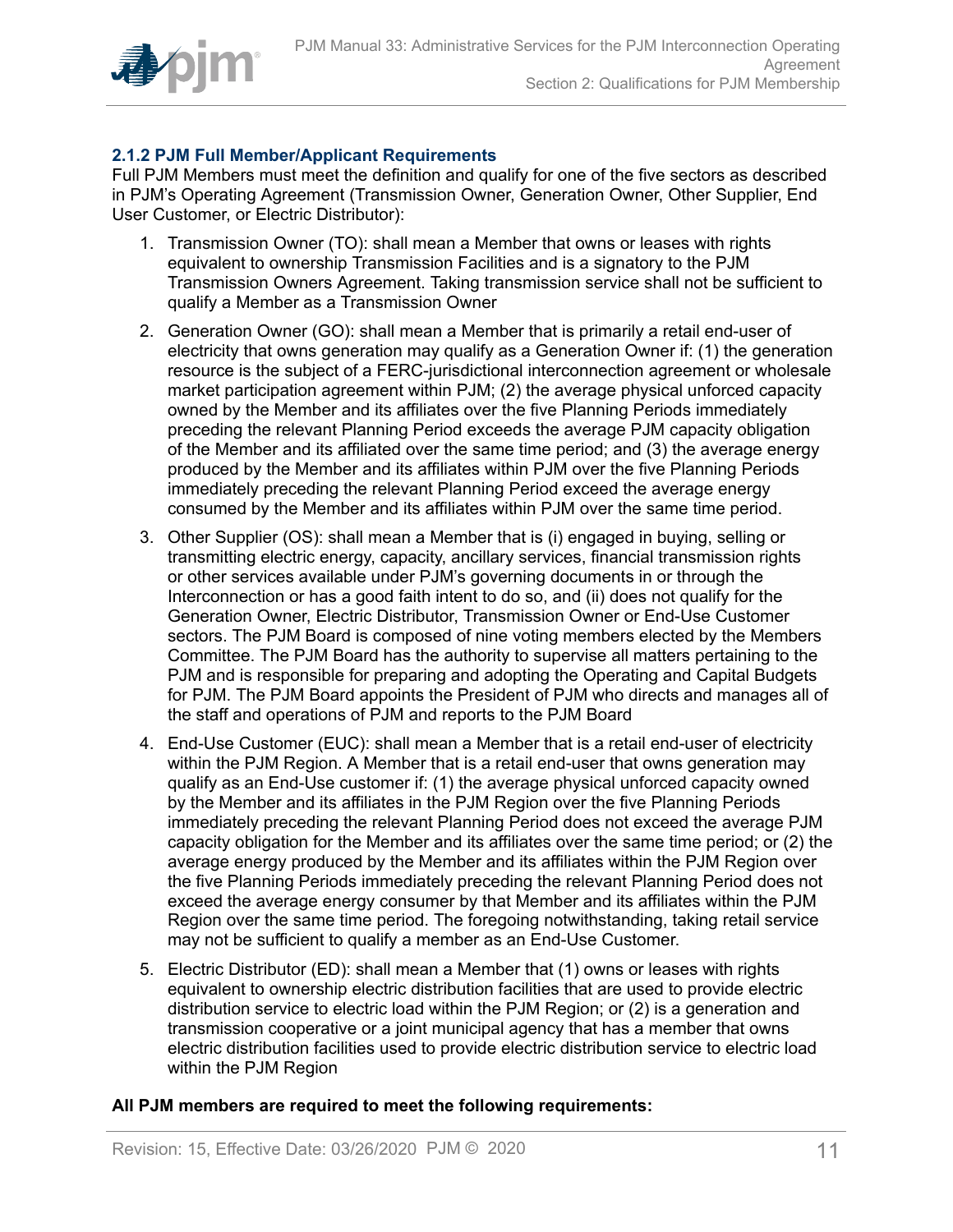

- Submit the required membership application documentation along with the application and membership fees (if applicable)
- Share in costs of PJM operations
- Comply with any orders needed to deal with emergency conditions on the grid
- Plan and operate their facilities in cooperation with other PJM members to assure reliability
- Execute additional agreements based on specific lines of business that are required (e.g. Load Serving Entity – Signatory of the RAA, Executed F1)

A full list of PJM Member Responsibilities can be found in section 11.3 of PJM's Operating Agreement.

# <span id="page-11-0"></span>**2.2 Application Cost and Membership Cost**

Applicants accepted for membership in PJM must pay all costs and expenses associated with the additions and modifications to their own metering, communication, computer, and other appropriate facilities and procedures necessary to affect their including in the operation of PJM.

|                                                                                                                                                       | <b>Application Fee</b> | <b>Annual Membership Fee</b>                                                                                                     |
|-------------------------------------------------------------------------------------------------------------------------------------------------------|------------------------|----------------------------------------------------------------------------------------------------------------------------------|
| Affiliate of Current Market<br><b>Buyer Members</b>                                                                                                   | \$1,500.00             | Not Required                                                                                                                     |
| Affiliates of Current Market<br><b>Seller Members</b>                                                                                                 | <b>Not Required</b>    | Not Required                                                                                                                     |
| <b>Associate Members</b>                                                                                                                              | Not Required           | \$2,500.00                                                                                                                       |
| Full Members, Market Buyers,<br>including but not limited<br>to Load Serving Entities,<br><b>Curtailment Service Providers,</b><br>or Power Marketers | \$1,500.00             | \$5,000.00                                                                                                                       |
| <b>Market Sellers (including</b><br>but not limited to Generator<br>Owners)                                                                           | <b>Not Required</b>    | \$5,000.00                                                                                                                       |
| <b>Special Members</b>                                                                                                                                | Not Required           | \$500.00 plus                                                                                                                    |
|                                                                                                                                                       |                        | 10% of each payment owed<br>by PJM for a Load Reduction<br>Event is withheld - not to<br>exceed \$5,000.00 in a<br>calendar year |
| <b>Transmission Customers Only</b><br>(not a member)                                                                                                  | Not Required           | Not Required                                                                                                                     |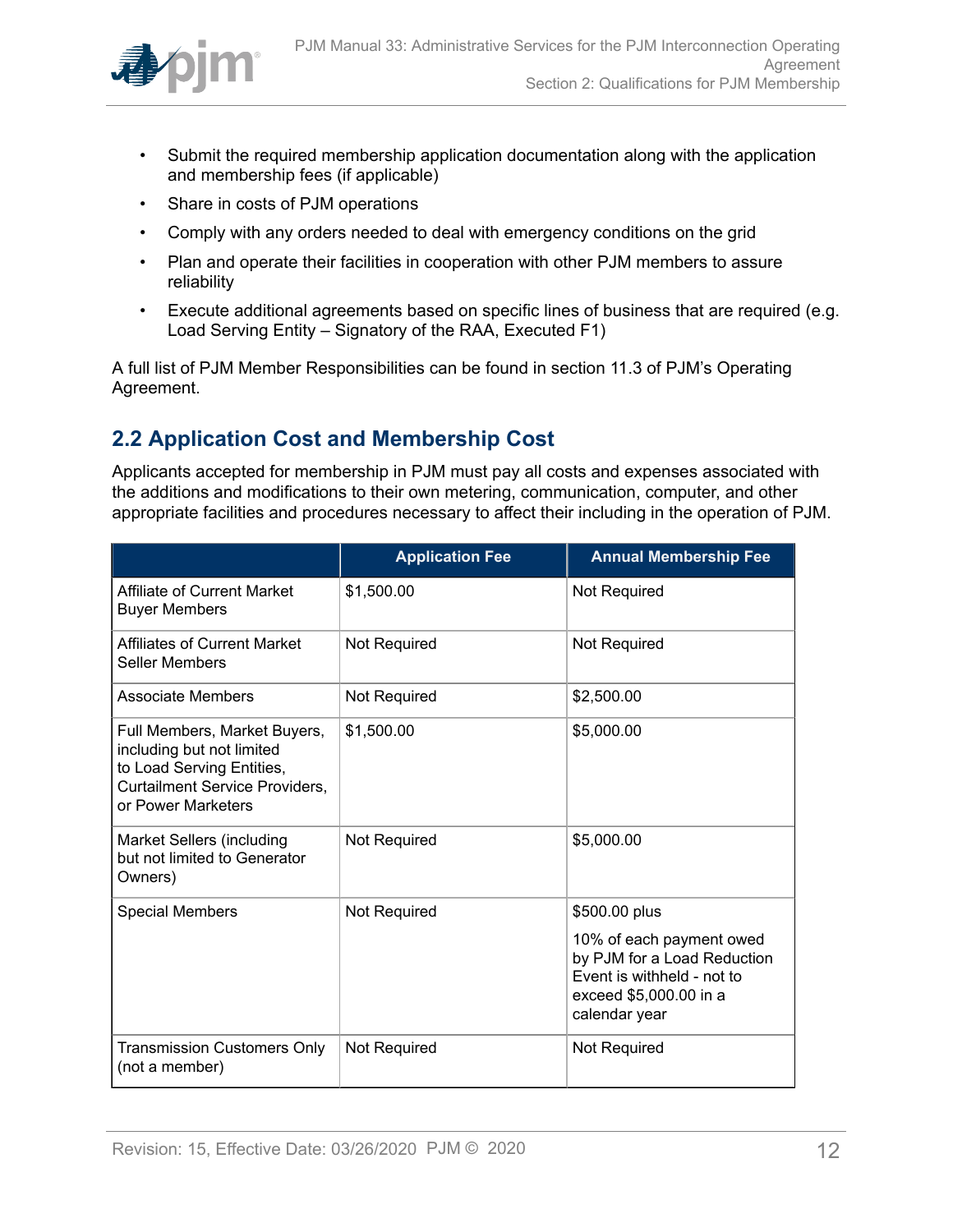

| 12 months | \$5,000.00 | Start date in January   |
|-----------|------------|-------------------------|
| 11 months | \$4,583.00 | Start date in February  |
| 10 months | \$4,166.67 | Start date in March     |
| 9 months  | \$3,750.00 | Start date in April     |
| 8 months  | \$3,333.33 | Start date in May       |
| 7 months  | \$2,916.67 | Start date in June      |
| 6 months  | \$2,500.00 | Start date in July      |
| 5 months  | \$2,083.33 | Start date in August    |
| 4 months  | \$1,666.67 | Start date in September |
| 3 months  | \$1,250.00 | Start date in October   |
| 2 months  | \$833.33   | Start date in November  |
| 1 month   | \$416.67   | Start date in December  |

## Membership Fee (Primary/Voting Members Only)

\*Only membership fees for Primary/Voting members are eligible to be prorated

## <span id="page-12-0"></span>**2.3 Credit Policy and Requirements**

The Credit Overview explains the majority of credit issues and requirements that affect PJM and its Participants. The Credit Overview and Supplement Guide can be found on PJM's website at [http://www.pjm.com/about-pjm/member-services/~/media/documents/agreements/pjm-credit](http://www.pjm.com/about-pjm/member-services/~/media/documents/agreements/pjm-credit-overview.ashx)[overview.ashx](http://www.pjm.com/about-pjm/member-services/~/media/documents/agreements/pjm-credit-overview.ashx)

As provided for in FERC Order 890, this document also serves as a supplement to Attachment Q (credit policy) of the PJM Tariff. As a supplement, it describes certain practices and procedures (such as the credit scoring algorithm) which are not part of the filed Tariff. Such descriptions are intended to document PJM's implementation of the PJM agreements, but in case of conflict between this document and any of the PJM agreements, the PJM agreements shall govern.

The Credit Overview is a summary only and does not necessarily include all credit-related provisions of the PJM Tariff or the Operating Agreement of PJM Interconnection, L.L.C. or other agreements between PJM and its Participants (the "PJM Agreements"). All applicants, participants and members are responsible to review and understand the PJM agreements themselves. If conflicts exist between explanations in the Credit Overview and any of the PJM agreements, the PJM agreements will govern. In addition, except as otherwise provided in the PJM agreements, PJM reserves the right to modify or supplement the requirements stated in the Credit Overview.

PJM's credit provisions are administered by PJM's Credit Department.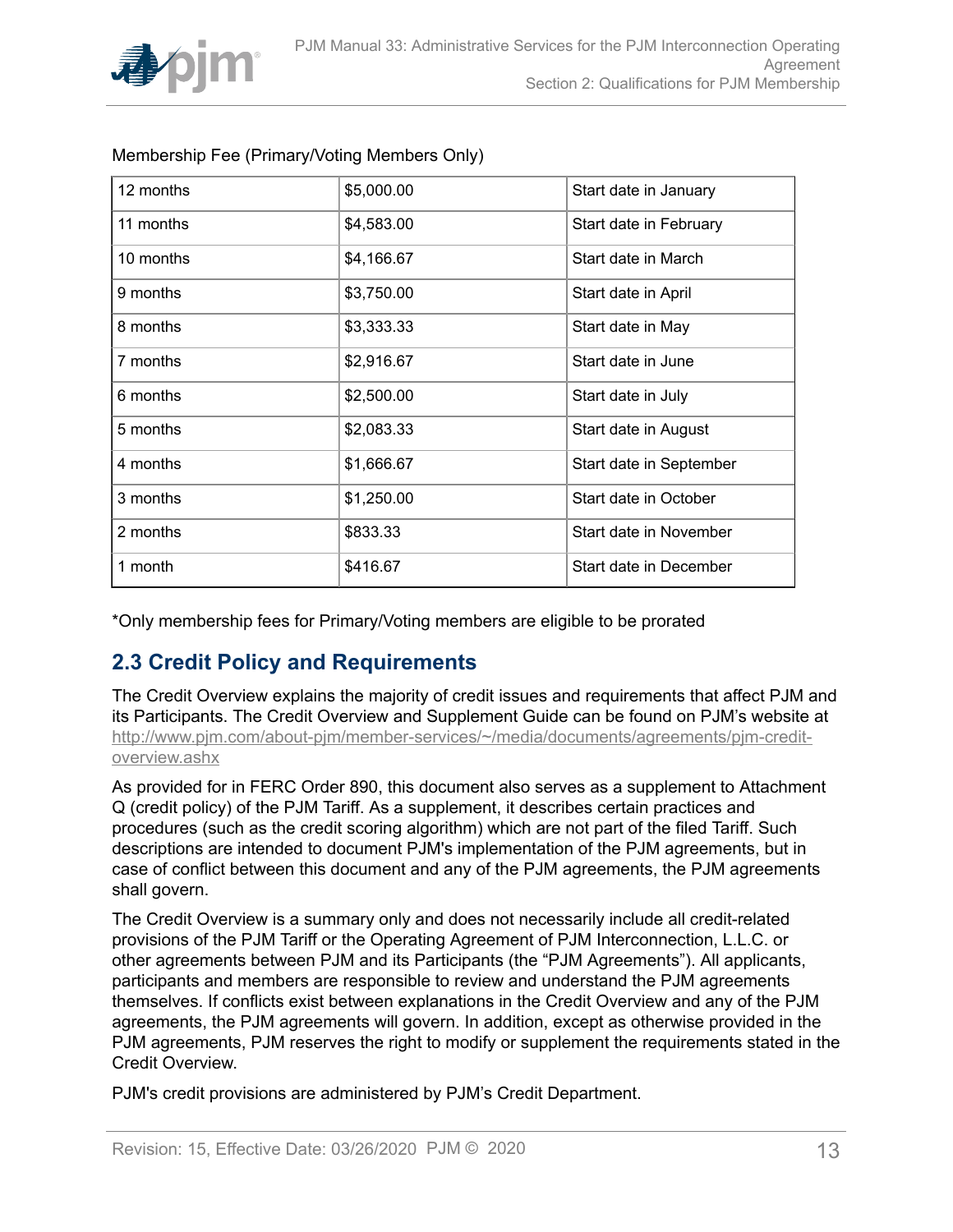

# <span id="page-13-0"></span>**Section 3: Member roles and responsibilities**

Welcome to the Member Roles and Responsibilities section of the PJM Manual for Administrative Services for the PJM Interconnection Operating Agreement. In this section, you will find the following information:

- A description of the roles and responsibilities of the Officer of the Member, Authorized Representative and Maintenance Manager (see "Roles and responsibilities of Officer, Authorized Representative, and Maintenance Manager").
- An explanation of the requirements for the submission of membership application information.
- An explanation of the requirements for the submission of a Member corporate name change.
- An explanation of the requirements for the submission of a voting status change.
- An explanation of the requirements for the submission of Affiliate disclosure information.
- An explanation of the requirements for the submission of Related Party information.
- An explanation of the requirements for the submission of Sector selection information.
- An explanation of the requirements for the submission of Contact Manager information.
- An explanation of the requirements for the submission of Company Account Manager (CAM) information.
- An explanation of the requirements for requests for additional accounts.
- An explanation of the requirements for the Member withdrawal process.
- An explanation of the requirements for the annual recertification process.

# <span id="page-13-1"></span>**3.1 Roles and responsibilities of Officer. Authorized Representative and Maintenance Manager**

Per Operating Agreement, section 11.3.1 (a) Applicants pursuing membership and Members are required to provide and maintain complete and accurate records including correct and updated Member and Affiliate information, appropriate personnel contacts, organizational structure and other information as requested to ensure the accuracy and completeness of Member records. This information may include submissions of, or updates to, but is not limited to the following:

- PJM Membership application information
- Voting status change<sup>1</sup>
- Member corporate name change
- Affiliate Disclosure information (Member and non-member Affiliates, and corporate parents)<sup>1</sup>
- Related Party disclosure<sup>1</sup>
- Contact Manager designations<sup>1</sup>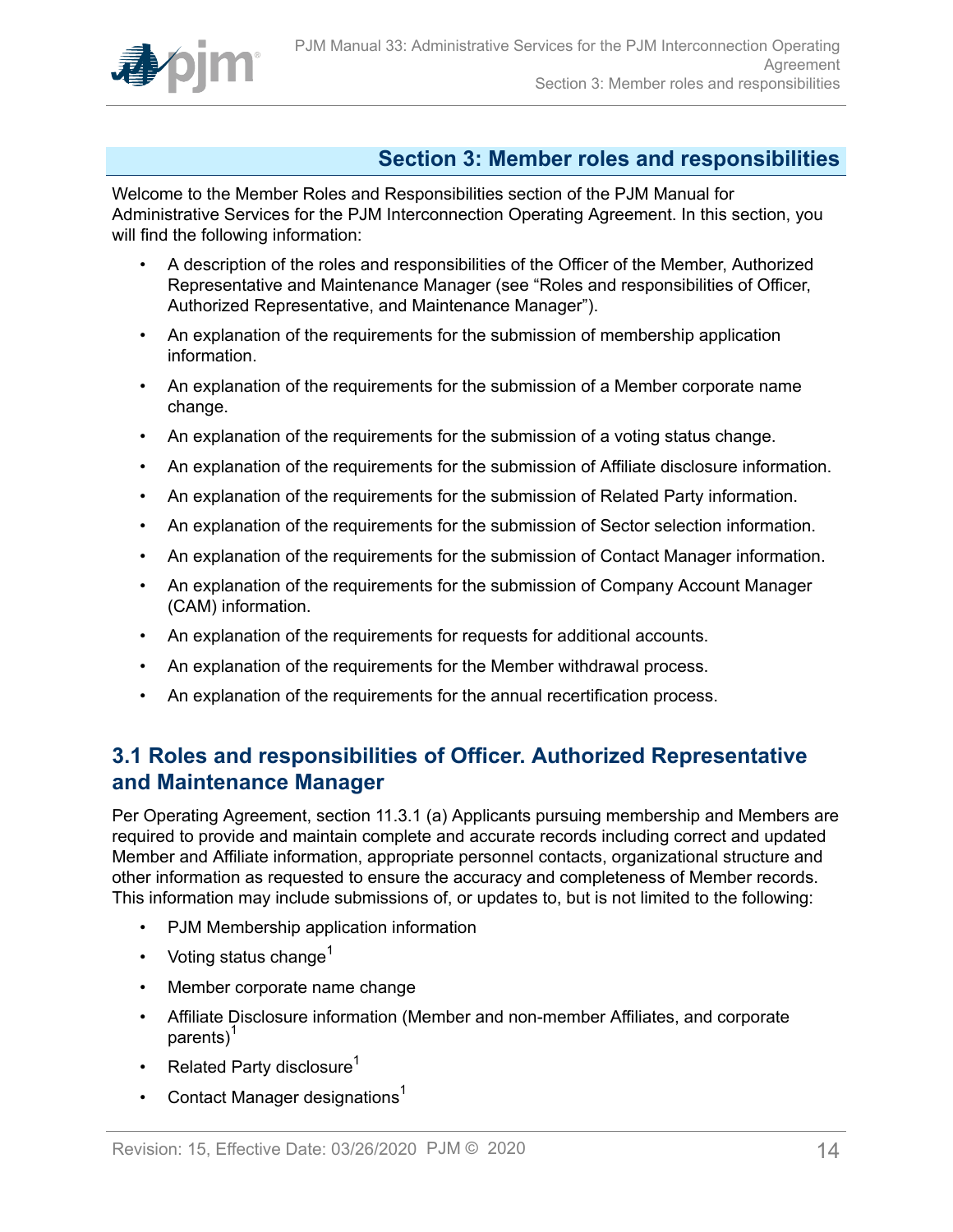

- Company Account Manager (CAM) designations<sup>1</sup>
- Account requests
- Sector Selection<sup>1</sup>
- Withdrawal requests

 $1.$  This information is required to be recertified annually per section 3.1.11 below. Failure to complete the annual recertification will result in the actions specified in Section 3.1.11.1 below.

To submit, update, or correct the information, PJM requires a Form of Secretary's Certificate designating both Officer(s) of the Member, as well as Authorized Representatives of the Member, who can provide or update this information as necessary or as requested by PJM. The Form of Secretary Certificate also allows for the designation of a Maintenance Manager.

An Officer of the Member is a duly elected or appointed Officer of Member holding the office or offices set forth on the Form of Secretary's Certificate, and is authorized, in the name and on behalf of Member, to bind the Member, pursuant to the Amended and Restated Operating Agreement of PJM Interconnection, L.L.C., PJM Open Access Transmission Tariff, and as applicable the Reliability Assurance Agreement Among Load Serving Entities in the PJM Region. The Officer(s) are required to provide information to PJM Interconnection, L.L.C. as necessary, or as requested, including providing, executing and delivering instruments, agreements and documents to PJM.

"Officer" means, with respect to the Member, the following positions with respect to any person that has the power to influence an organization's business decisions and activities including but not limited to the chairman of the Board of Directors, a chief executive officer, a president, a chief financial officer, a chief operating officer, an executive vice president, or the secretary (or equivalent positions in another form of organization or business such as a sole proprietorship, partnership, government entity, agency or authority).

Authorized Representatives are individuals that have been designated on the Form of Secretary Certificate, who are authorized, in the name and on behalf of Member, to bind the Member, pursuant to the Amended and Restated Operating Agreement of PJM Interconnection, L.L.C., PJM Open Access Transmission Tariff, and as applicable the Reliability Assurance Agreement Among Load Serving Entities in the PJM Region. The Authorized Representative may provide information to PJM Interconnection, L.L.C. as necessary, or as requested, including providing, executing and delivering instruments, agreements and documents to PJM.

Maintenance Managers are individuals that have been designated on the Form of Secretary Certificate that have been authorized to provide the following information to PJM on behalf of the Member: corporate name change requests, withdrawal of membership requests, Contact Manager updates, Company Account Manager (CAM) updates, subaccount requests, Voting Member change requests, Affiliate Member change requests, Related Party change requests (only available to Voting Members in the Electric Distributor sector), Annual Recertification requests and validations.

## <span id="page-14-0"></span>**3.1.1 PJM Membership Application Information**

An Officer of the applicant or Authorized Representative of the applicant is required to submit all required information necessary for PJM to approve the membership request. This information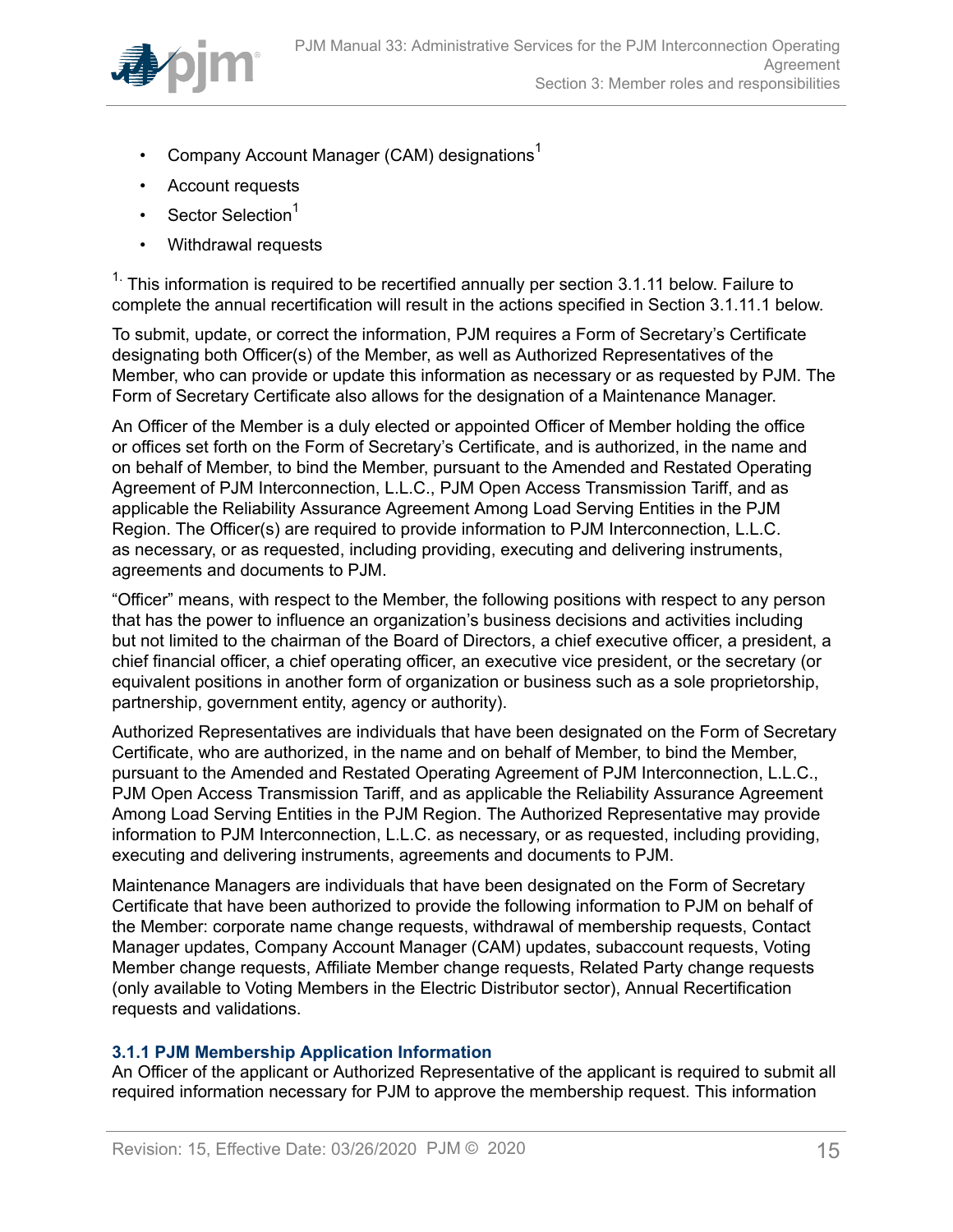

includes, but is not limited to, company information, Affiliate information, credit and financial information and credit contacts, sector selection information, and any other information required by PJM necessary for the approval of the applicant.

## <span id="page-15-0"></span>**3.1.2 Member Corporate Name Change**

In order to change a Member name on PJM Interconnection agreements, an Officer, Authorized Representative, or Maintenance Manager shall provide the following information:

- A copy of the name change filing certified by the applicable Secretary of State (state documentation).
- An updated W-9 reflecting the new company name.

## <span id="page-15-1"></span>**3.1.3 Voting Status Change**

Every group or family of affiliated Members, is represented by one Voting Member at the Members Committee and Markets and Reliability Committee. The Voting Member is responsible for paying the annual membership fee on behalf of their affiliated Members. Should a family of affiliated Members wish to change their Voting Member, an Officer, an Authorized Representative, or Maintenance Manager for each Member in the affiliated family must request these changes. Additionally, an Officer, Authorized Representative, or Maintenance Manager is required to recertify Voting Member status annually.

### <span id="page-15-2"></span>**3.1.4 Affiliate Disclosure Information**

The Affiliate Disclosure information is required by PJM Interconnection L.L.C. (PJM) to properly administer the PJM Operating Agreement, including, but not limited to, the proper listing of Member status in the PJM Members Committee and the facilitation of PJM employee compliance with the securities divestiture requirements of the PJM Code of Conduct. The Member's responsibility to provide this information is outlined in Section 11.3 of the PJM Operating Agreement. Disclosure of changes in Affiliate status is a continuing obligation of Members, requiring disclosure by a Member if there is any change in status. Additionally, Members are required to recertify this information annually. Status changes and the annual recertification will be submitted by an Officer, Authorized Representative, or Maintenance Manager.

Members are required to validate or update the following information:

- Affiliate Member(s)
- Non-member, publicly traded affiliates of the Member
- Non-member, non-publicly traded affiliates
- Corporate Parent(s)

Any updates to either Member Affiliates or non-member affiliates, including corporate parents, must be disclosed to PJM for the facilitation of PJM employee compliance with the securities divestiture requirements of the PJM Code of Conduct.

## <span id="page-15-3"></span>**3.1.5 Related Party Information**

As defined in the PJM Operating Agreement, "Related Parties" shall mean, solely for purposes of the governance provisions of the Operating Agreement: (i) any generation and transmission cooperative and one of its distribution cooperative members; and (ii) any joint municipal agency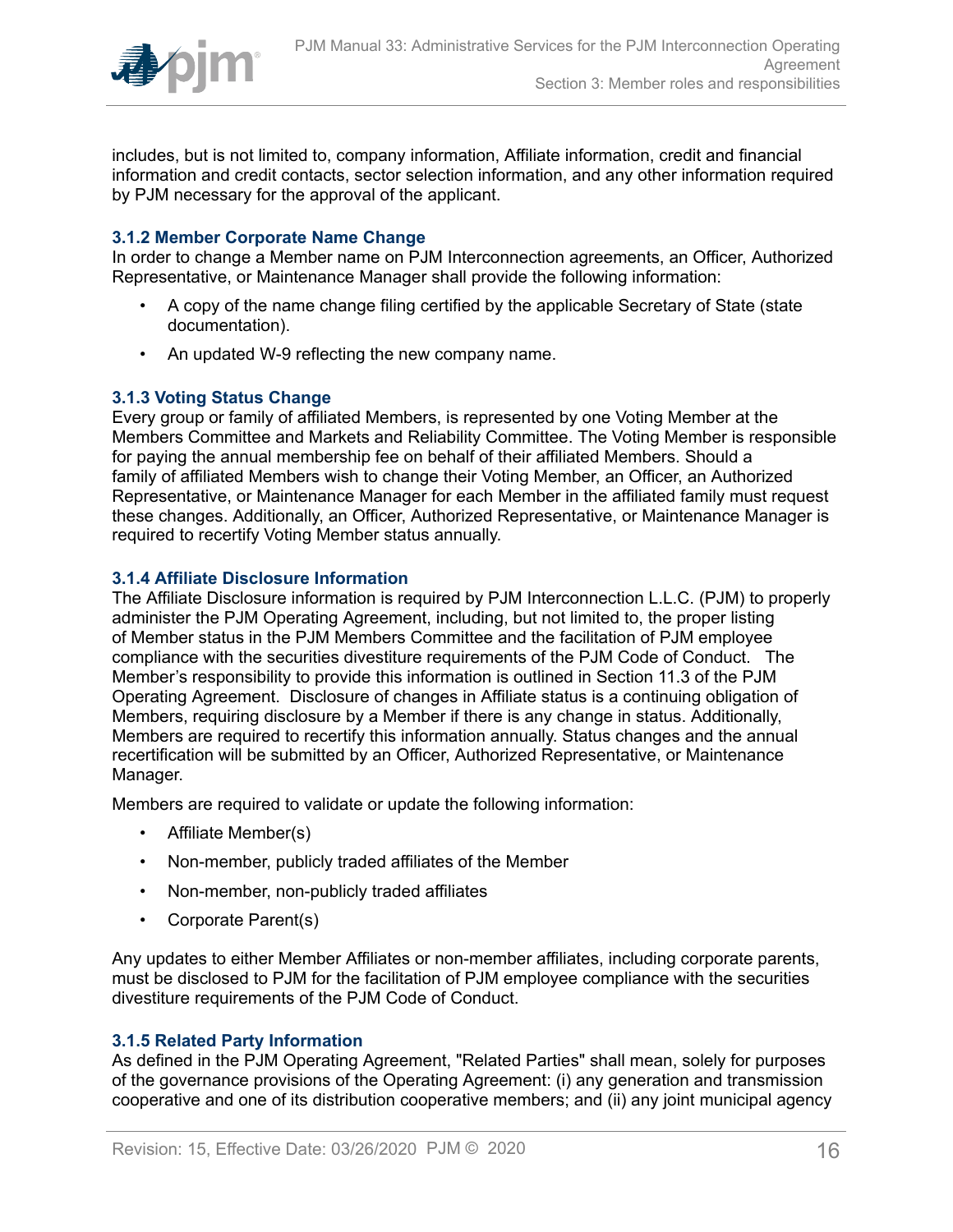

and one of its members. The Members in a group of Related Parties shall each be entitled to a vote, provided that all the Members in a group of Related Parties that chooses to exercise such rights shall be assigned to the Electric Distributor sector. Disclosure of changes in related party status is a continuing obligation of Members, requiring disclosure by a Member if there is any change in status. Additionally, Members are required to recertify this information annually. Status changes and the annual recertification will be submitted by an Officer, Authorized Representative, or Maintenance Manager.

## <span id="page-16-0"></span>**3.1.6 Sector Selection**

As a requirement of section 8.1.1 of the Operating Agreement (OA), all Members are required to re-certify the sector for which they qualify. Definitions and the requirements for each sector are available in section 1 of the PJM OA. In the case that a Member may qualify for more than one sector, the Member shall choose the sector which most closely aligns with their Active and Significant Business Interest as defined by the OA. Members may only change their sector selection during the annual recertification window. Sector request changes during the annual recertification will be submitted by an Officer, Authorized Representative, or Maintenance Manager.

Any sector changes will become effective on, and will be announced at the Members Committee meeting to be held at the Annual Meeting in May**.**

### <span id="page-16-1"></span>**3.1.7 Contact Managers designations**

Members are required to designate a Contact Manager. The Contact Manager is an individual who is authorized to provide PJM with the appropriate contact information for the roles PJM has identified as critical for the duration of Member's PJM membership. Requests to add or revoke a Contact Manager must be submitted by an Officer, Authorized Representative, or Maintenance Manager. Contact Manager designations must be confirmed annually. See Section 4 for additional information on Contact Management.

### <span id="page-16-2"></span>**3.1.8 Company Account Managers (CAM) designations**

In order to ensure security of Member confidential data accessed through PJM electronic tools, and the security of business transactions and operational actions conducted through PJM electronic tools, Members are required to designate Company Account Managers (CAM). A CAM is a user who has been designated by an Officer, Authorized Representative, or Maintenance Manager to manage the user accounts for the Member, including but not limited to validating users, provisioning or revoking tool access to/from users as necessary, resetting user passwords, locking or unlocking user accounts, and terminating users. Additionally, the CAM is responsible for maintaining whitelists on accounts, and requesting additional tool access on the account as necessary. Disclosure of changes to CAM information is a continuing obligation of Members, and requires disclosure by the Member if there is any change in status. Requests to add or revoke a CAM must be submitted by an Officer, Authorized Representative or Maintenance Manager. Additionally, CAM designations must be confirmed annually. See Section 5 for information on CAM roles and responsibilities.

### <span id="page-16-3"></span>**3.1.9 Account Requests**

Members have the ability to establish more than one account, often referred to as subaccounts, as needed, for their business purposes. Requests to create or terminate an account must be submitted by an Officer, an Authorized Representative, or Maintenance Manager.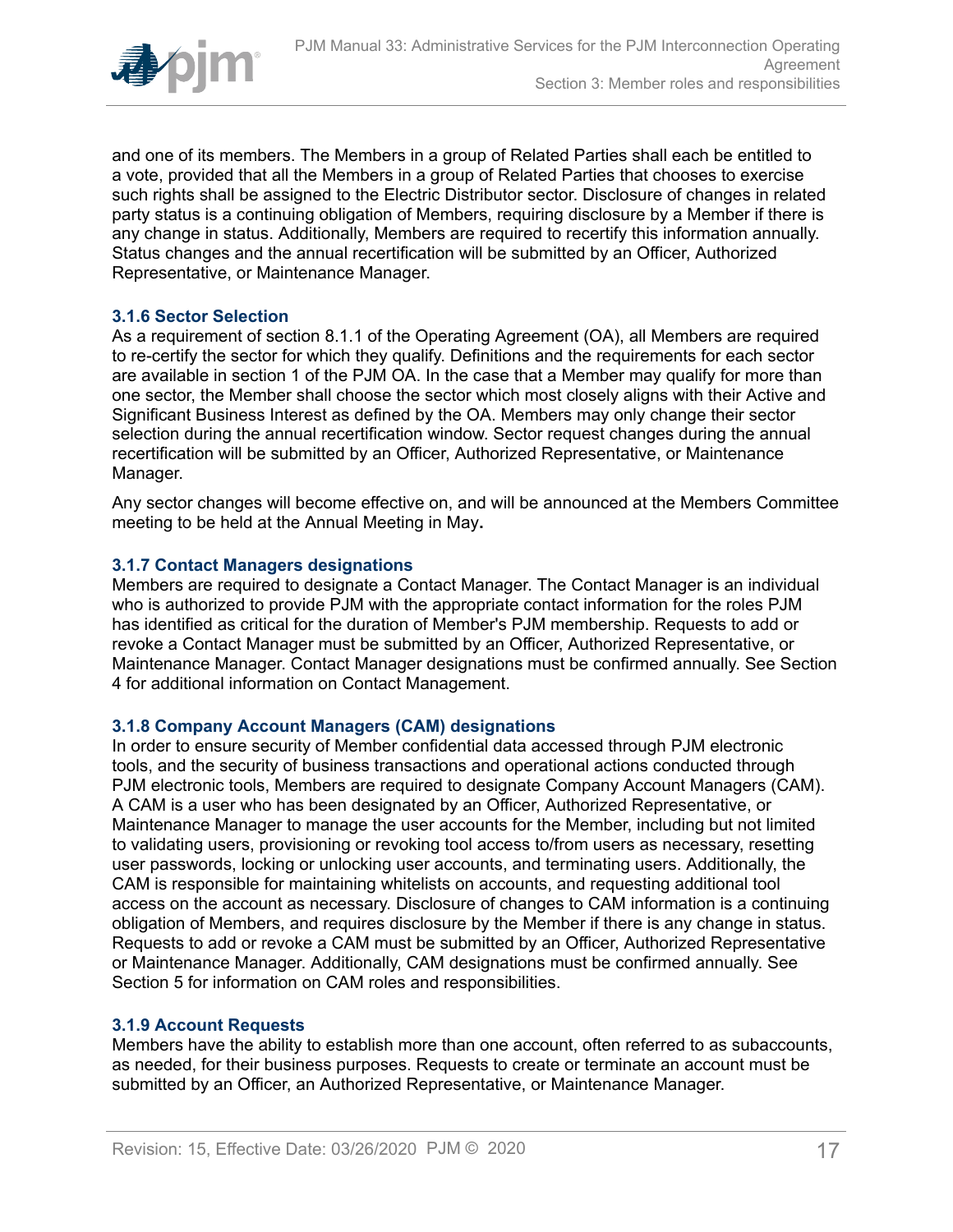

## <span id="page-17-0"></span>**3.1.10 Withdrawal Requests**

A Member wishing to withdraw from PJM membership shall submit a withdrawal request, acknowledging the following if applicable:

- If a Member is a transmission service customer, as well as a Member, the notification must indicate if transmission services will be continued once the Member has withdrawn.
- If a Member is terminating their membership as well as their transmission service, the notification shall also indicate that their credit should be terminated. Credit will continue to be needed if transmission service alone is requested.
- Upon the receipt and processing of a Members request to withdraw, all company PJM tool access will be switched to 'Read Only.' Members must indicate the understanding of this procedure in their withdrawal request.
- There is a 90-day waiting period for membership termination to be effective per the Operating Agreement of PJM.

An Officer, Authorized Representative, or Maintenance Manager must request to withdraw from PJM membership

## <span id="page-17-1"></span>**3.1.11 Annual Member Recertification Requirements**

As a requirement of Operating Agreement, section 11.3.1 (a), Members are required to maintain complete and accurate records including maintenance of correct and updated Member and Affiliate information, appropriate personnel contacts, organizational structure and other information as reasonably requested by the Office of the Interconnection to ensure the accuracy and completeness of Member records. To ensure that PJM has the most accurate and upto-date membership information on file, PJM requires that Members annually recertify the following: Sector Selection, Affiliate Disclosure information, Related Party information, Contact Manager designations, and CAM designations. The recertification of this information must be completed by an Officer, Authorized Representative, or Maintenance Manager.

## <span id="page-17-2"></span>**3.1.11.1 Compliance with Recertification Request**

Members that fail to complete the annual Member recertification requirements listed in section 3.1.11 of this manual may be considered in non-monetary breach of The PJM Operating Agreement for failure to comply with Operating Agreement, section 11.3.1. Only after unsuccessful consultation between the Member and PJM in order to cure, will PJM take the following actions as a result such alleged breach.

Pursuant to Operating Agreement, section 15.1.4, PJM shall notify the Member in breach. The notified Member may remedy such asserted breach by demonstration to the satisfaction of PJM that the Member has taken appropriate measures to meet the obligation of which it was deemed to be in breach provided that such demonstration may be subject to a reservation of rights, if any, to subject such matter to the PJM Dispute Resolution Procedures; and provided, further, that any such determination by PJM may be subject to review by the PJM Board upon request of the Member involved PJM.

If a Member has not remedied a breach within the time periods specified in Operating Agreement, section 15.1.5, then the Member shall be in default and, in addition to such other remedies as may be available to PJM: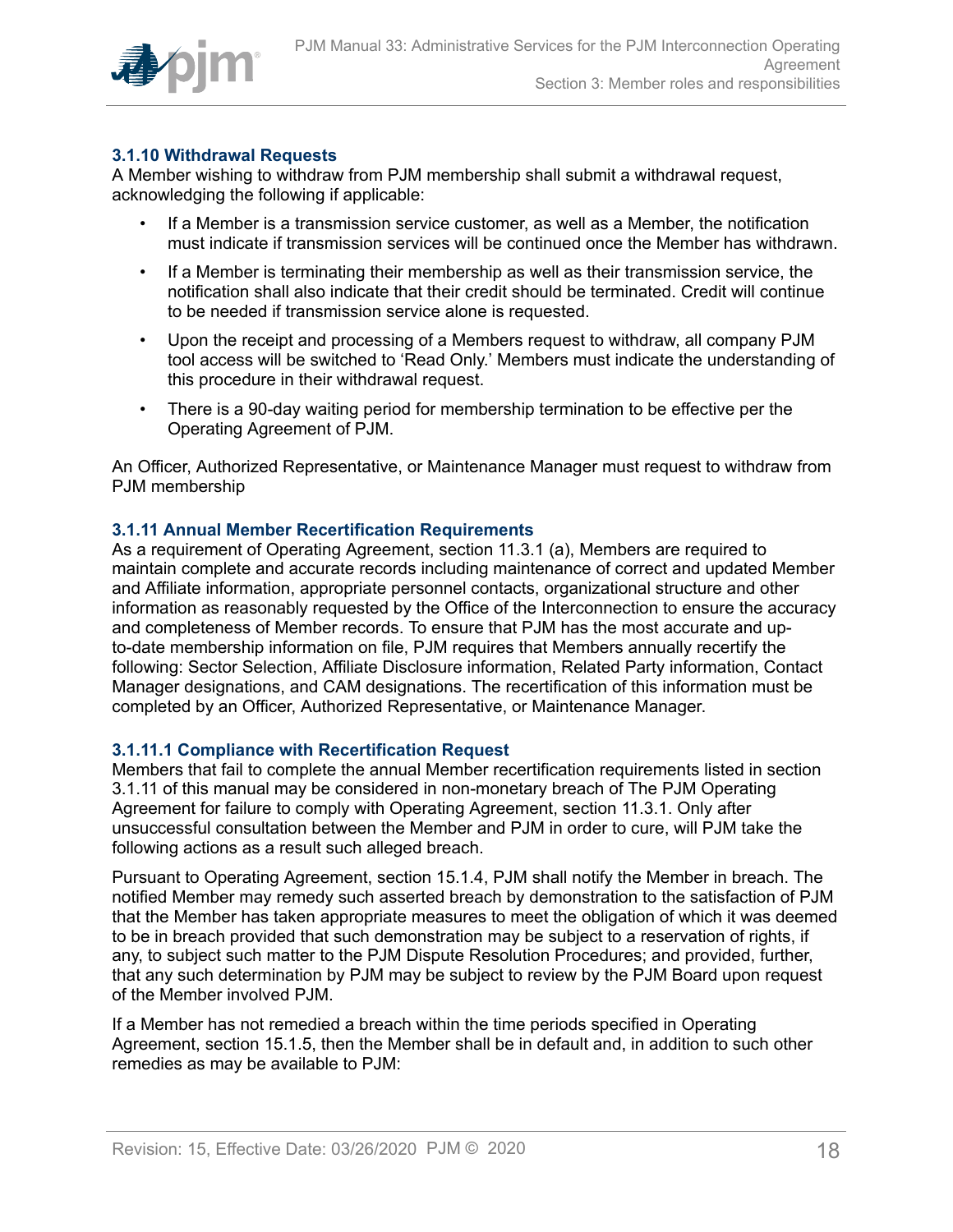

i) A defaulting Market Participant shall be precluded from buying or selling in the PJM Markets, FTR markets, or any other market operated by PJM until the default is remedied as set forth above;

ii) A defaulting Member shall not be entitled to participate in the activities of any committee or other body established by the Members Committee PJM; and

iii) A defaulting Member shall not be entitled to vote on the Members Committee or any other committee or other body established pursuant to this Agreement.

iv) PJM shall notify all other Members of the default.

The termination and reinstatement rules and procedures set forth in Operating Agreement, section 15.1.6 shall apply to any Member declared in default of the PJM creditworthiness standards and credit policies.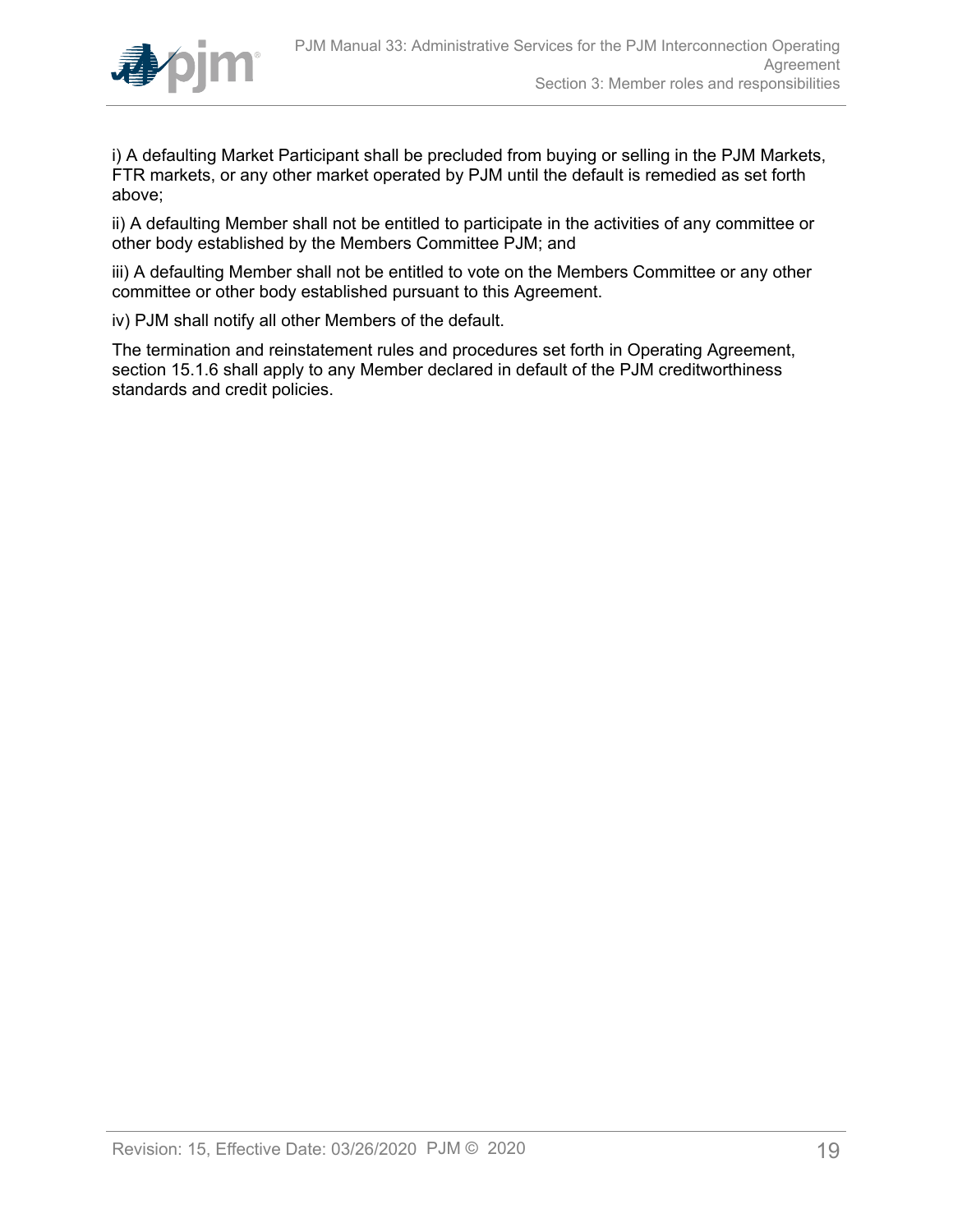

## <span id="page-19-0"></span>**Section 4: Contact Management**

Welcome to the Contact Management section of the PJM Manual for Administrative Services for the PJM Interconnection Operating Agreement. In this section, you will find the following information:

• A description of the role and responsibilities of the Contact Manager in the Contact Management feature of the Membership Management Community (see "Contact Management").

# <span id="page-19-1"></span>**4.1 Contact Management**

Through the Contact Management feature of the Membership Management Community, users are able to manage who is representing their company for various Member-level roles at PJM. This tool allows for easy maintenance of contacts and role assignments and a transparent and centralized process for improved data quality. It provides enhanced security by establishing Contact Managers. Authorized Contact Managers are responsible for creating contacts and assigning roles for their organization.

All Members must assign a Contact Manager to do the following:

- Create contacts and assign these contacts to roles
- View the contacts and assignments for their member company
- Edit contact information and role assignments

Contact Managers must be designated by an Officer, Authorized Representative, or Maintenance Manager.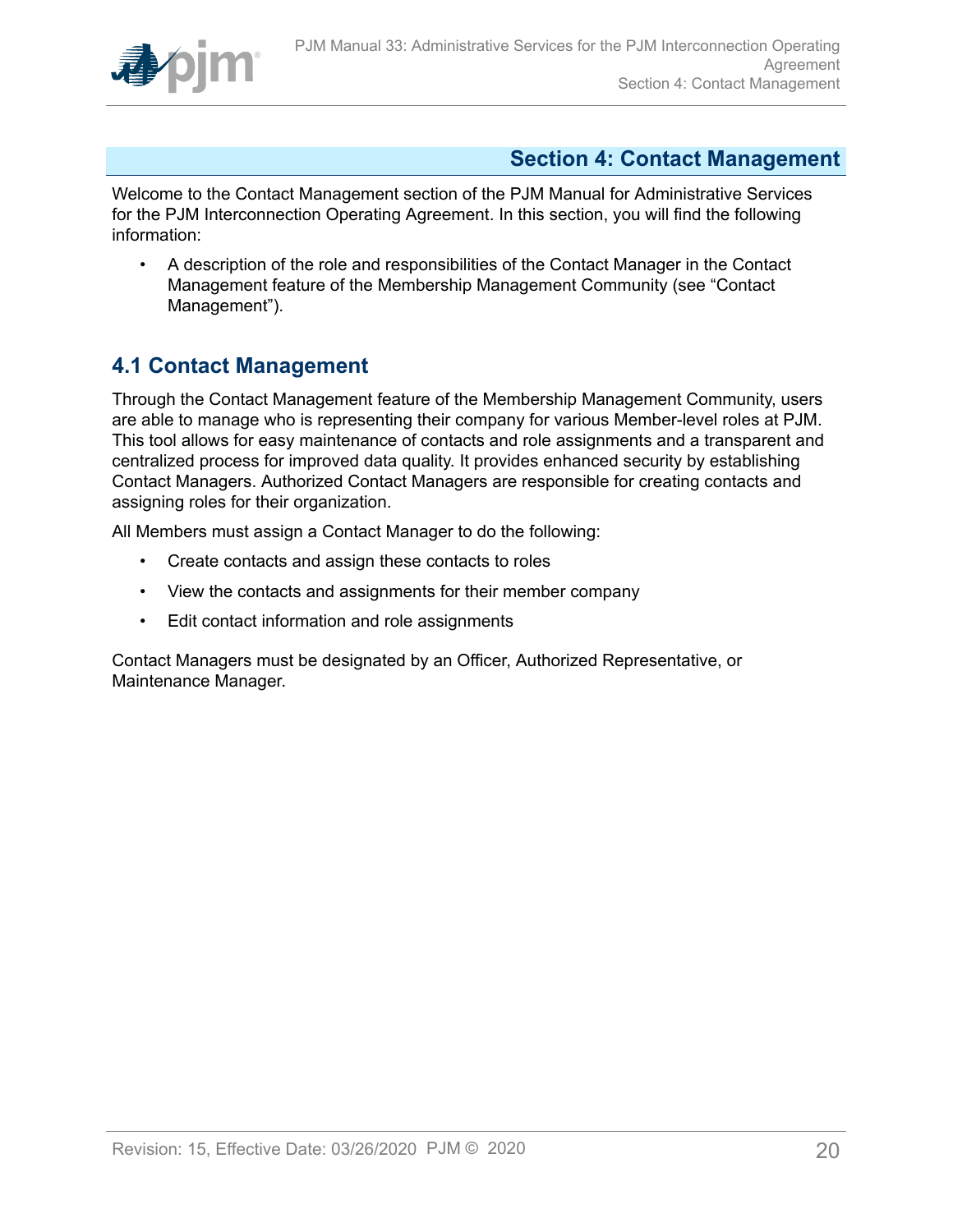

## <span id="page-20-0"></span>**Section 5: Company Account Manager (CAM) Roles and Responsibilities**

Welcome to the Company Account Manager (CAM) Roles and Responsibilities section of the PJM Manual for Administrative Services for the PJM Interconnection Operating Agreement. In this section, you will find the following information:

- A description of the CAM (see Company Account Manager Designation").
- An explanation of the CAM designation and role requirements.
- An explanation of the onboarding process for a newly designated CAM.
- An explanation of the annual training requirements for a CAM.
- An explanation of the requirements for the termination of a CAM.
- An explanation of the requirements for provisioning and managing tool access.
- An explanation of the requirements for confidentiality as it relates to access to data.
- An explanation of the requirements for annual recertification process of a CAM.
- An explanation of the requirements for annual recertification process of tool users.

## <span id="page-20-1"></span>**5.1 Company Account Manager Designation**

In order to ensure security of Member confidential data accessed through PJM electronic tools, and the security of business transactions and operational actions conducted through PJM electronic tools, Members are required to designate a CAM. A CAM is a user who has been designated by an Officer, Authorized Representative, or Maintenance Manager to manage the user accounts for the Member. The eligibility requirements of, and process for, assigning the CAM, as well as the CAM's role and responsibilities, are detailed below.

## <span id="page-20-2"></span>**5.1.1 CAM Designation and Role Requirements**

Prior to allowing a Member to utilize PJM tools, the Member must designate CAMs. The designations may only be made by an Officer, Authorized Representative, or Maintenance Manager as referenced above.

- Each Member must designate a minimum of two CAMs.
- One of the CAMs must be designated as the Lead CAM. This individual will be responsible for ensuring all CAM roles and responsibilities are completed in a timely manner.
- Members may use an Agent or Contractor that works on their behalf as one of its CAMs.
- When a new CAM has been designated or added, this should be communicated to the Member's employees to ensure they are aware of who to contact with tool management and access requests.
- Once the appropriate information has been submitted to designate a CAM, the CAM onboarding process will commence.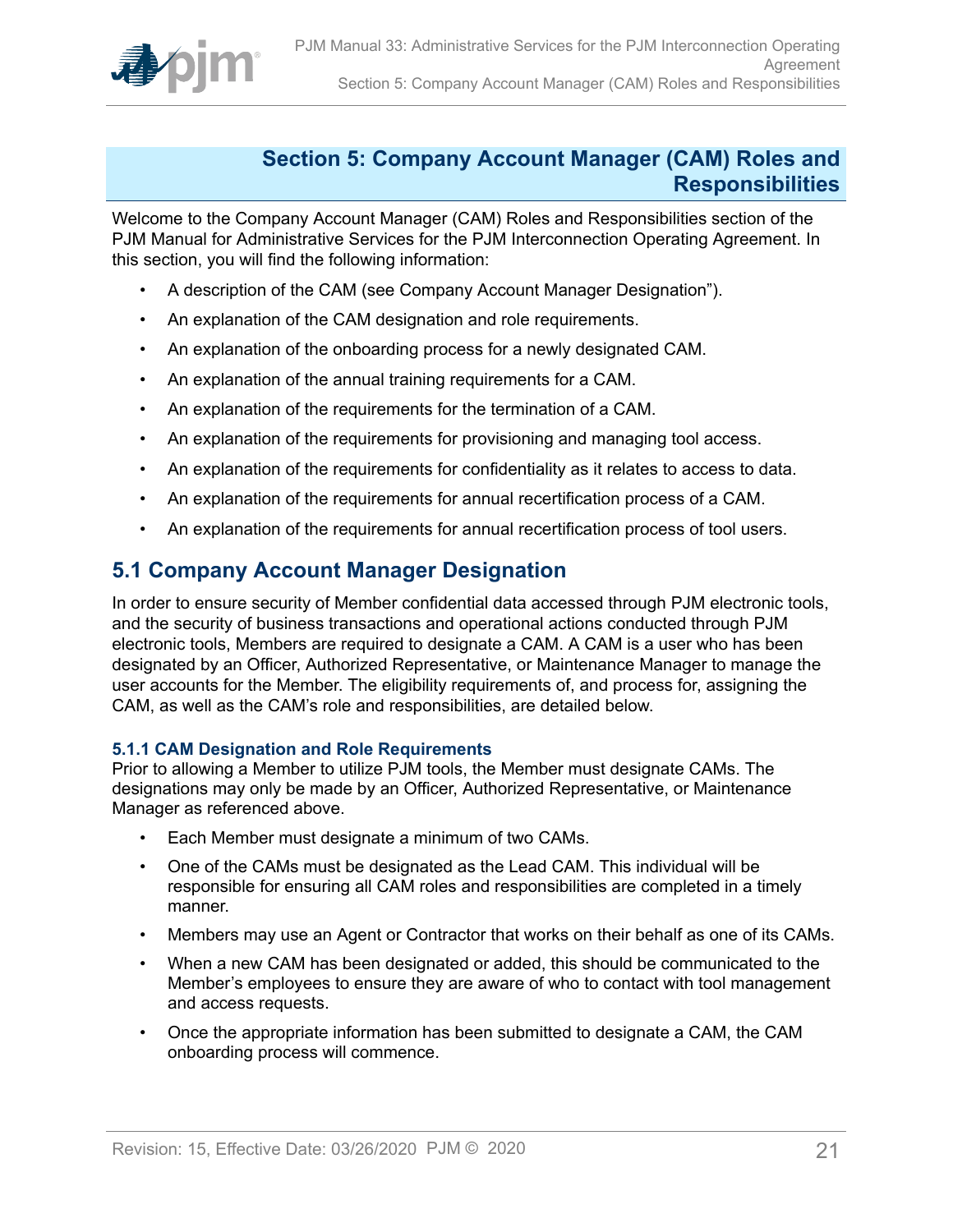

## <span id="page-21-0"></span>**5.1.2 Onboarding Process for New CAMs**

New CAM Training Requirements:

- All new CAMs must complete PJM required training which will review roles, responsibilities and requirements of the CAM. Training must be completed within 30 days of assignment. Training will be delivered via an online format to allow for easy access by the CAM.
- During the onboarding process, new CAMs should contact PJM with any questions on their roles and responsibilities.

New CAM User Account Set-Up:

- All CAMS must have a user account before they will be provided with Account Manager read/write access.
- PJM will provision Account Manager read/write access to the CAM user account for a new CAM within two business days of receipt of the CAM designation from the Member's Officer or Authorized Representative.
- When a new CAM has been designated, a Member CAM(s) shall notify the Member's employees and agents of the new CAM, with his or her contact information, to ensure that those who utilize all PJM electronic tools know whom to contact with questions and tool access requests.
- When a CAM has been terminated, a Member CAM(s) shall notify the Member's users. See Section 5.1.4 for the process for terminating a CAM.

## <span id="page-21-1"></span>**5.1.3 Annual Training Requirements for CAMs**

• PJM will provide CAM training annually as needed to review new features or functionality in Account Manager or to review process changes.

## <span id="page-21-2"></span>**5.1.4 Process for Terminating a CAM**

A request to PJM must be submitted by an Officer, Authorized Representative, or Maintenance Manager to remove an individual as a CAM. To ensure that no individual retains Account Manager read/write access, the Officer, Authorized Representative, or Maintenance Manager shall submit the request within a timeframe following their internal company procedures based on the individual's termination from the Member, or change in roles and responsibilities for the Member such that that individual no longer requires or should continue to have Account Manager read/ write access. The PJM CAM administrator will process the termination request within 1 business day.

### <span id="page-21-3"></span>**5.1.5 Provisioning and Managing Tool Access – CAM Responsibilities**

The CAM(s) are responsible for managing account access requests for individuals employed by, or working on behalf of the Member. The lead CAM shall be responsible for ensuring that all CAM responsibilities are completed in a timely manner and consistent with all PJM requirements. It is the responsibility of the CAM to monitor and manage all account access requests related to the company accounts for which he or she is the CAM. This management shall include:

• Approving and denying requests for user access to a Member account and associated tools.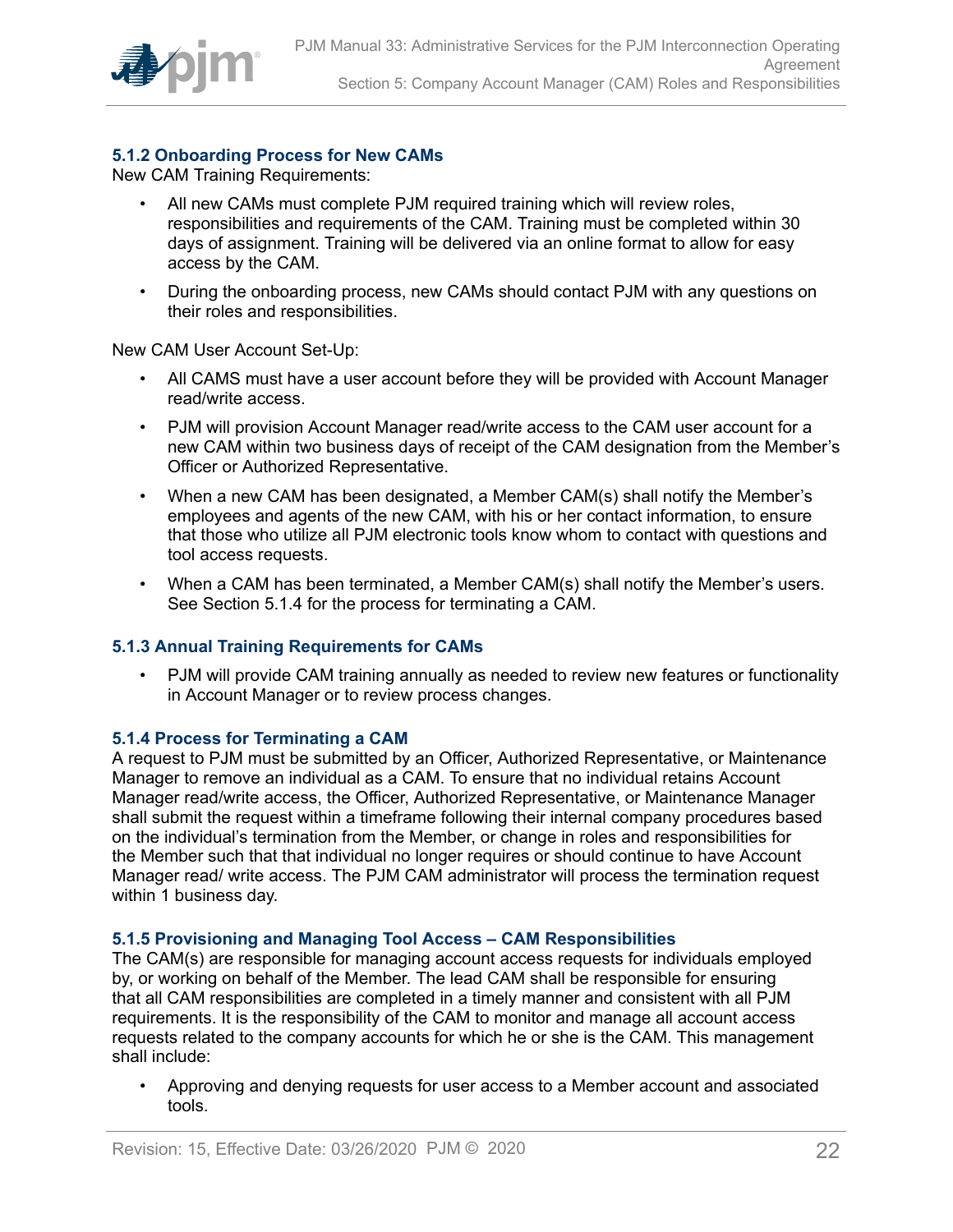

- o Should a user incorrectly request access to a Member account or tool for which they have no job function responsibility or authorization, the CAM is responsible for denying those user access requests through the Account Manager tool.
- o Initial PJM tool access is assigned to a Member account by PJM based on the Member's line of business provided to PJM in the membership application process, established credit, and submitted transmission service or other required agreements.
- o Tool access at the Member level may be updated by PJM as needed or upon request by the company CAM as appropriate.
- Upon termination of an employee or agent, or change in roles and responsibilities for the Member such that that individual no longer requires or should continue to have access to PJM tools, CAMs will be responsible for terminating all user accounts for that employee or agent based on internal company procedures.
- Approving and being accountable for ensuring access to all accounts provides for the appropriate confidentiality of data. Confidentiality information can be found in section 5.1.6.
- Prohibiting the sharing of accounts and passwords between individuals or entities.
- Reviewing audit reports of account management activity for their portfolio of accounts and escalating issues to PJM if there are any concerns.

### <span id="page-22-0"></span>**5.1.6 Confidentiality**

The Officer, Authorized Representative, Maintenance Manager and CAMs acknowledge and understand that they are responsible for ensuring the confidentiality of the access to data using their Member accounts and ensuring the Member has proper controls for the transactions/ business operations facilitated by the PJM electronic tools before allowing any individual to access the electronic tools.

## <span id="page-22-1"></span>**5.1.7 Annual CAM Recertification Process**

Due to auditing and security policies, PJM has implemented a process requiring all current, designated CAMs to be recertified on an annual basis. Details on the CAM recertification process can be found in section 3.1.5 and 3.1.8.

- Once a CAM Account Manager read/write role is terminated, an Officer, Authorized Representative, or Maintenance Manager will need to submit a request in order to have that individual reinstated as a CAM.
- Members that do not comply with the recertification process may be subject to the provisions set forward in Section 3.1.11.1 of this manual.

### <span id="page-22-2"></span>**5.1.8 Annual User Recertification Process**

Similar to the CAM recertification process, PJM will implement an annual user recertification process to ensure that all current tool users should continue to maintain their current access to the assigned tools.

- All tool users will be required to be recertified annually by a Member CAM.
- User recertification will take place annually for a period of 60 days within the Account Manager tool.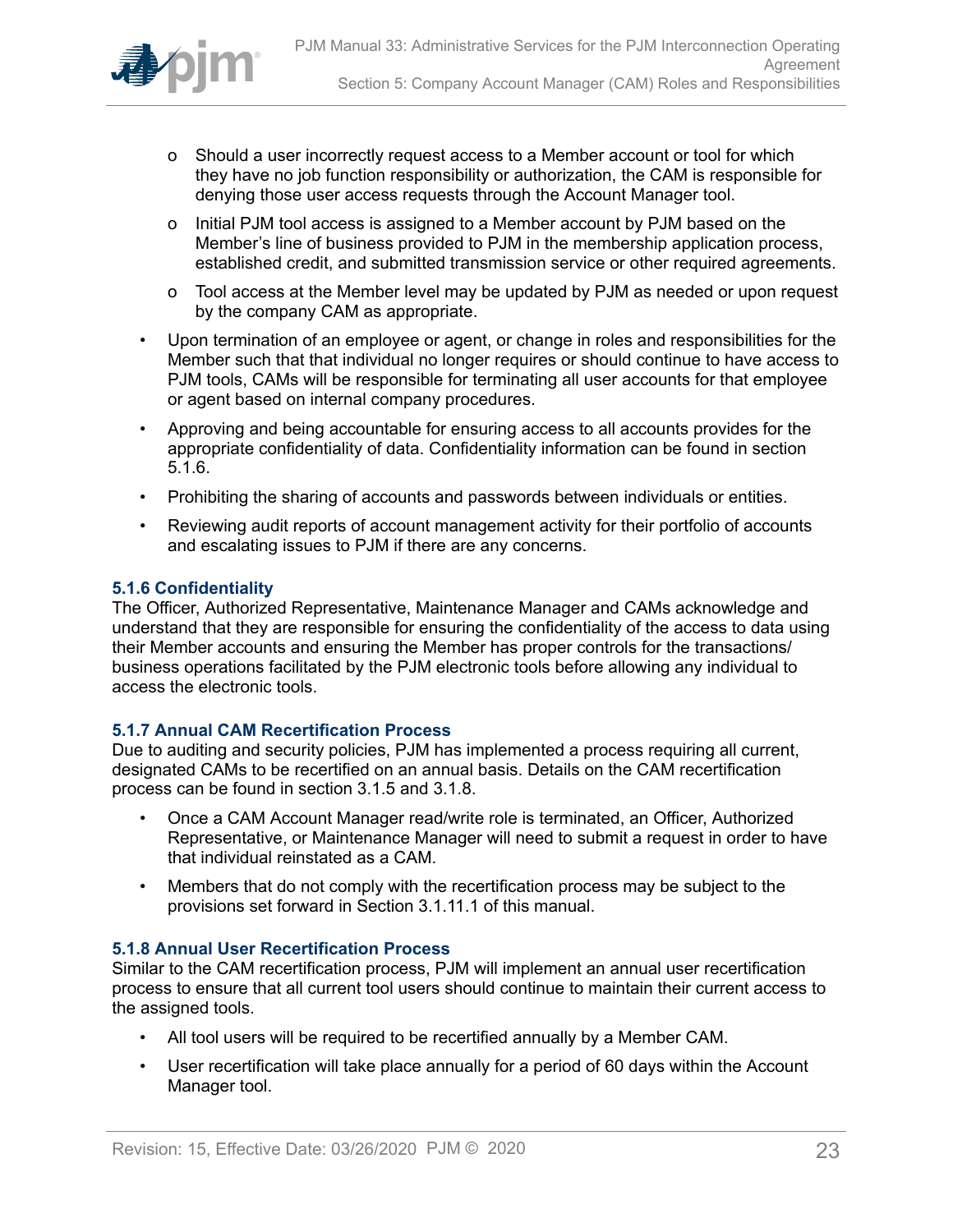

• Members that do not comply with the recertification process may be subject to the provisions set forward in Section 3.1.11.1 of this manual.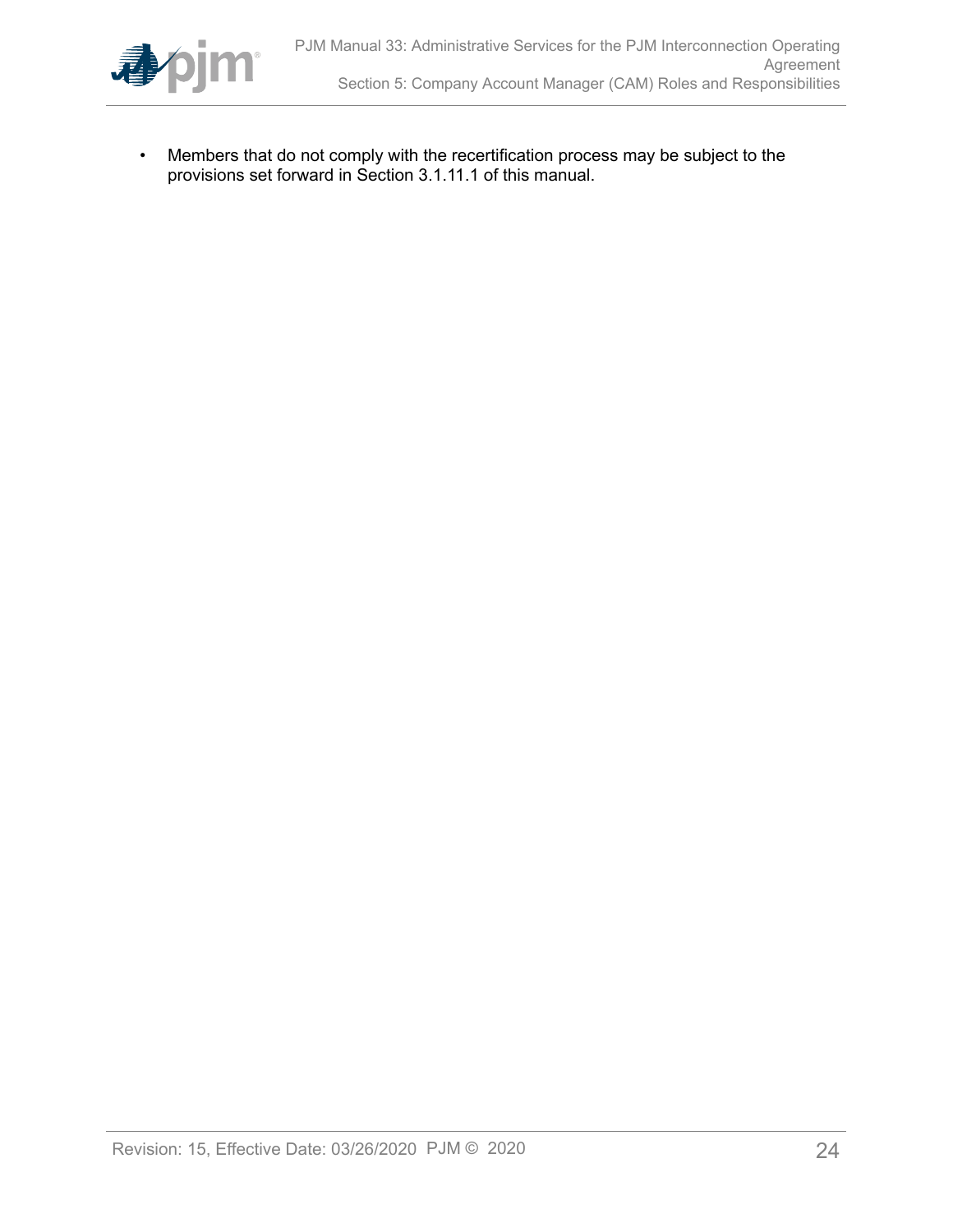

# <span id="page-24-0"></span>**Section 6: Market Data Postings**

Welcome to the Welcome to the Market Data Postings section of the **PJM Manual for Administrative Services for the PJM Interconnection Operating Agreement**. In this section, you will find the following information:

• A description of the data PJM will post relative to the operation of its electricity markets valuable for public dissemination

# <span id="page-24-1"></span>**6.1 Market Data Postings**

To the extent PJM deems information relative to the operation of its electricity markets valuable for public dissemination, or upon request by one or more PJM stakeholders, PJM will post aggregated market data on its public web site. In order to ensure that market sensitive data is not revealed and to prevent potential misuse of such data, PJM will only post aggregated market data to the extent that it meets the following criteria:

- More than three (3) market participants' data in a particular category is being aggregated for posting. For example, if the data being considered for posting is load data, more than three (3) Load-Serving Entities' data must be aggregated; and
- The data to be posted is aggregated over a geographic area no smaller than a PJM transmission zone.

The data to be posted may not violate these criteria both on its own or when used in combination with other previously posted data.

Data that was posted before the creation of this guideline is assumed to be appropriate and acceptable.

Data that does not meet these guidelines may still be posted if such disclosure is deemed acceptable by PJM, the PJM Independent Market Monitor, and the members whose data will be posted.

Notwithstanding the above, the following types of data specified below are deemed not to be confidential and may be disseminated by PJM or the Independent Market Monitor under the limited circumstances described below:

Individual resource outages: PJM may release information on specific outages of resources consistent with Section 18.17 of the PJM Operating Agreement as set forth in greater detail herein. In any report or publication of sequence of events and/or lessons learned relative to an event, disturbance, or unusual operating condition on the transmission system (for example, a severe weather event or an event that required the shedding of firm load), PJM may publish in the public domain certain information on the status of resources involved in the event, disturbance, or condition.

- Provided that the report is published no less than 60 days after the event, disturbance, or condition, the following information shall be deemed already in the public domain:
	- o Resource name
	- o Resource Owner/Operator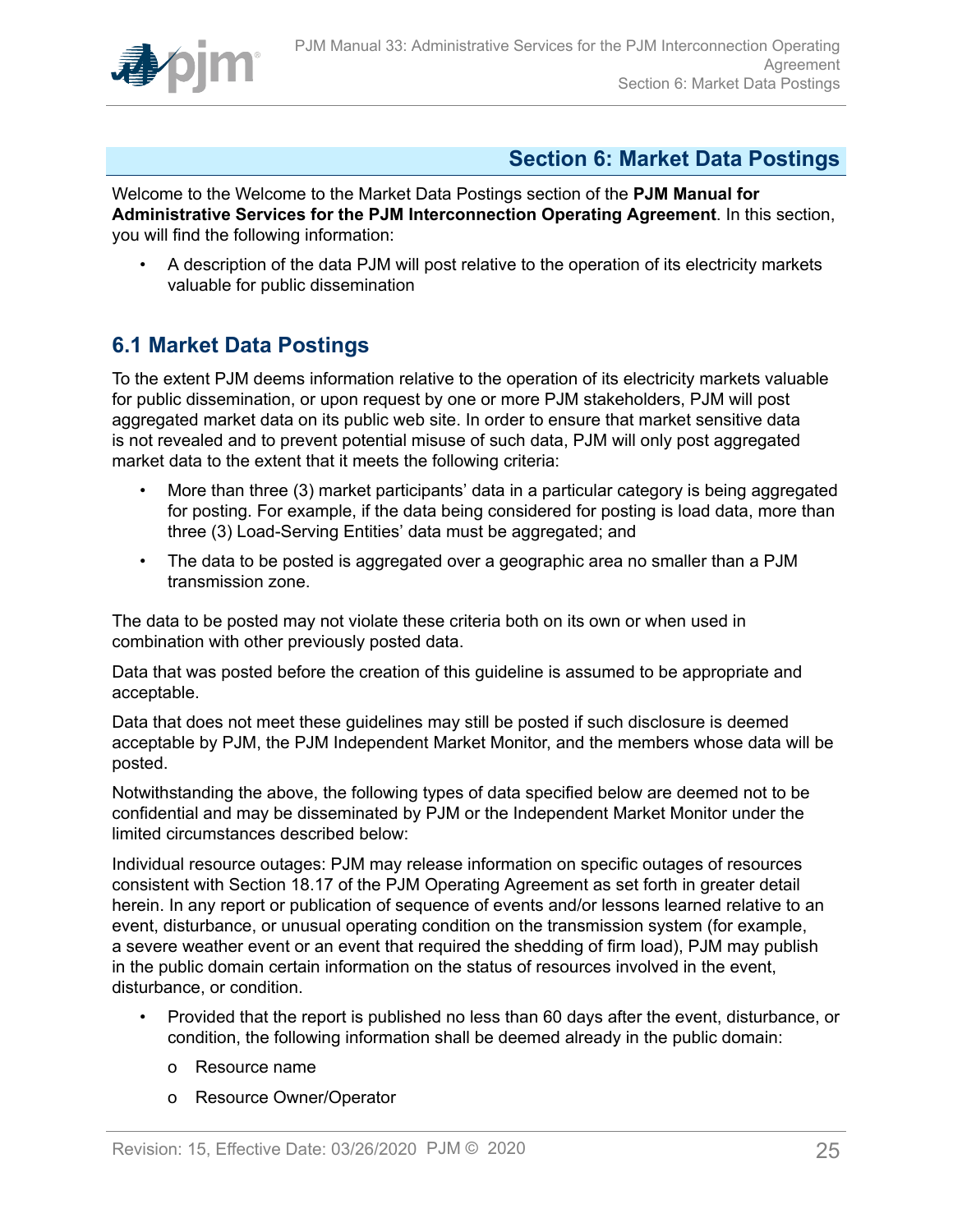

- o Status including change in status (available, unavailable, operating, outage type (planned, maintenance, forced, etc.) during the period of the 24 hours prior to the event to the 24 hours after the event
- o Any switching event on the transmission system affecting the resource during the period of the 24 hours prior to the event to the 24 hours after the event
- o The instantaneous output (MW and/or MVAR) or average hourly output (MW and/or MVAR) of the resource during the period of the 24 hours prior to the event to the 24 hours after the event
- o Any unique behavior of the resource during the during the period of the 24 hours prior to the event to the 24 hours after the event (e.g. unit oscillations)

Demand response: PJM may release information on the amount of Demand response available in localized areas (i.e. the amount of MW in a defined area such as a set of zip codes) in order to supply information or report on events or describe situations. Such circumstances include but are not limited to a severe event on the transmission system, a severe weather event, the formation of a closed loop interface, or the need for a transmission system upgrade. This information shall not contain specific offers or suppliers and shall not disclose the amount of supply in an area smaller than three zip codes.

Cleared and Offered Capacity Resources: PJM may release the total amount of offered and cleared Capacity Resources when reporting on RPM Capacity Market results. Such information must be aggregated by transmission zone.

Information regarding uplift payments may be released provided that such information represents generation in an area no smaller than a transmission zone, and a time period no shorter than a single operating day. Such information may include uplift payments broken down in the Day-Ahead and Real-Time Energy Markets by payment category or cause.

Three Pivotal Supplier Test Results: PJM may release aggregated statistics related to the execution and results of the Three Pivotal Supplier Test. Such statistics may not identify individual resource owners.

Member data that has been publicly made available by that PJM Member or by a state or federal regulator shall not be considered confidential by PJM

Fuel Mix: PJM may publish information on the fuel mix of resources operating in the PJM system provided there are at least three generation resources in each fuel category (regardless of whether those resources are operating or not).

Transmission Constraint Penalty Factor: PJM may publish information on the Transmission Constraint Penalty Factor used for Day-Ahead and Real-Time transmission constraints.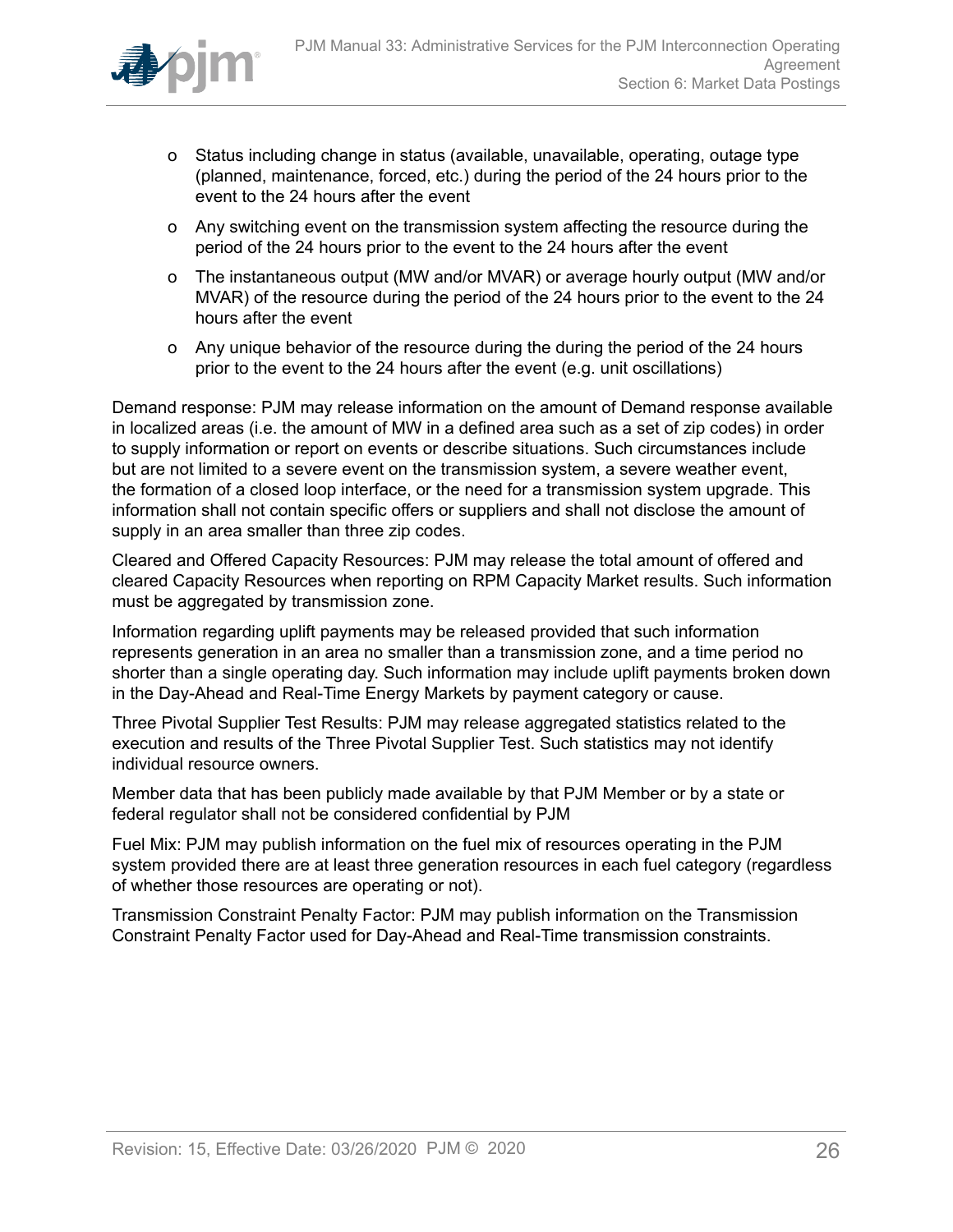

# <span id="page-26-0"></span>**Section 7: Dispute Resolution**

Welcome to the *Dispute Resolution* section of the **PJM Manual for Administrative Services for the PJM Interconnection Operating Agreement.** In this section, you will find a discussion of dispute resolution based upon the Operating Agreement of PJM and the PJM Open Access Transmission Tariff.

To the extent any dispute arises between one or more PJM Participants regarding any issue covered by the Operating Agreement, the PJM Participants must follow the dispute resolution procedures in the Tariff as summarized below.

# <span id="page-26-1"></span>**7.1 Dispute Resolution Procedures**

The Dispute Resolution Procedures call first for resolution on an informal basis and then for arbitration, if necessary.

## <span id="page-26-2"></span>**7.1.1 Informal Dispute Resolution**

Any dispute between a Transmission Customer and a Transmission Provider involving Transmission Service under the Tariff will be referred to a designated senior representative of each of the PJM Members for resolution on an informal basis as soon as possible. In the event the designated representatives are unable to mutually resolve the dispute within 30 days (or a different period as may be agreed), the dispute may be submitted to arbitration as described below. Note also that any application for a rate change or other change to the Tariff or any Service Agreement entered into under the Tariff will be presented directly to FERC for resolution.

## <span id="page-26-3"></span>**7.1.2 Arbitration**

Arbitration initiated under the Tariff will be conducted before a single neutral arbitrator appointed by the PJM Members to the dispute. If a single arbitrator cannot be agreed upon, each PJM Member will select one arbitrator and those two will select a third arbitrator. The arbitrator(s) will be knowledgeable in electric utility matters and have no current or past substantial business or financial relationships with either PJM Member. Arbitration will be generally conducted in accordance with the Commercial Arbitration Rules of the American Arbitration Association.

The arbitrator(s) will render a decision within 90 days of appointment unless otherwise agreed. They will be authorized only to interpret and apply the provisions of the Tariff and any Service Agreement entered into under the Tariff and will not have the power to modify or change them in any manner.

The decision of the arbitrator(s) will be final and binding and judgment on the award may be entered in any court having jurisdiction. The decision of the arbitrator(s) may be appealed solely on the grounds that the conduct of the arbitrator(s), or the decision itself, violates the standards of the Federal Arbitration Act and/or the Administrative Dispute Resolution Act. The decision must also be filed with FERC if it affects jurisdictional rates, terms and conditions of service or facilities.

## <span id="page-26-4"></span>**7.1.3 Arbitration Costs**

Each PJM Member that is a party to the dispute will be responsible for its own costs incurred during the arbitration process and for the following costs: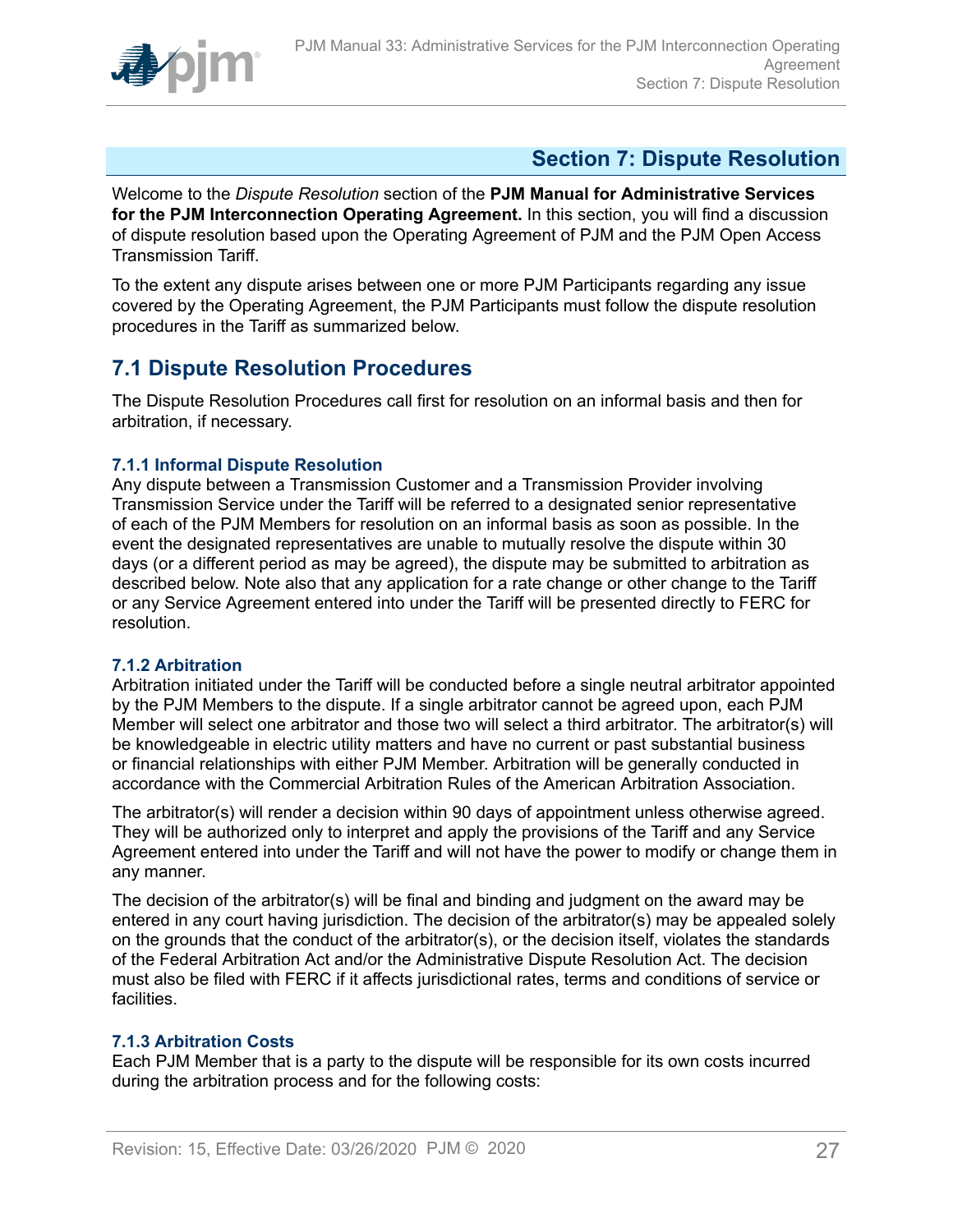

- the cost of the arbitrator chosen to sit on a three-member panel and a proportionate share of the cost of the third arbitrator
- a proportionate share of the cost of a single arbitrator
- a proportionate share of the cost incurred by PJM related to a dispute not involving PJM.

### <span id="page-27-0"></span>**7.1.4 Rights under the Federal Power Act**

Nothing in the Dispute Resolution Procedure will restrict the rights of any PJM Member to file a complaint with FERC under the relevant provisions of the Federal Power Act.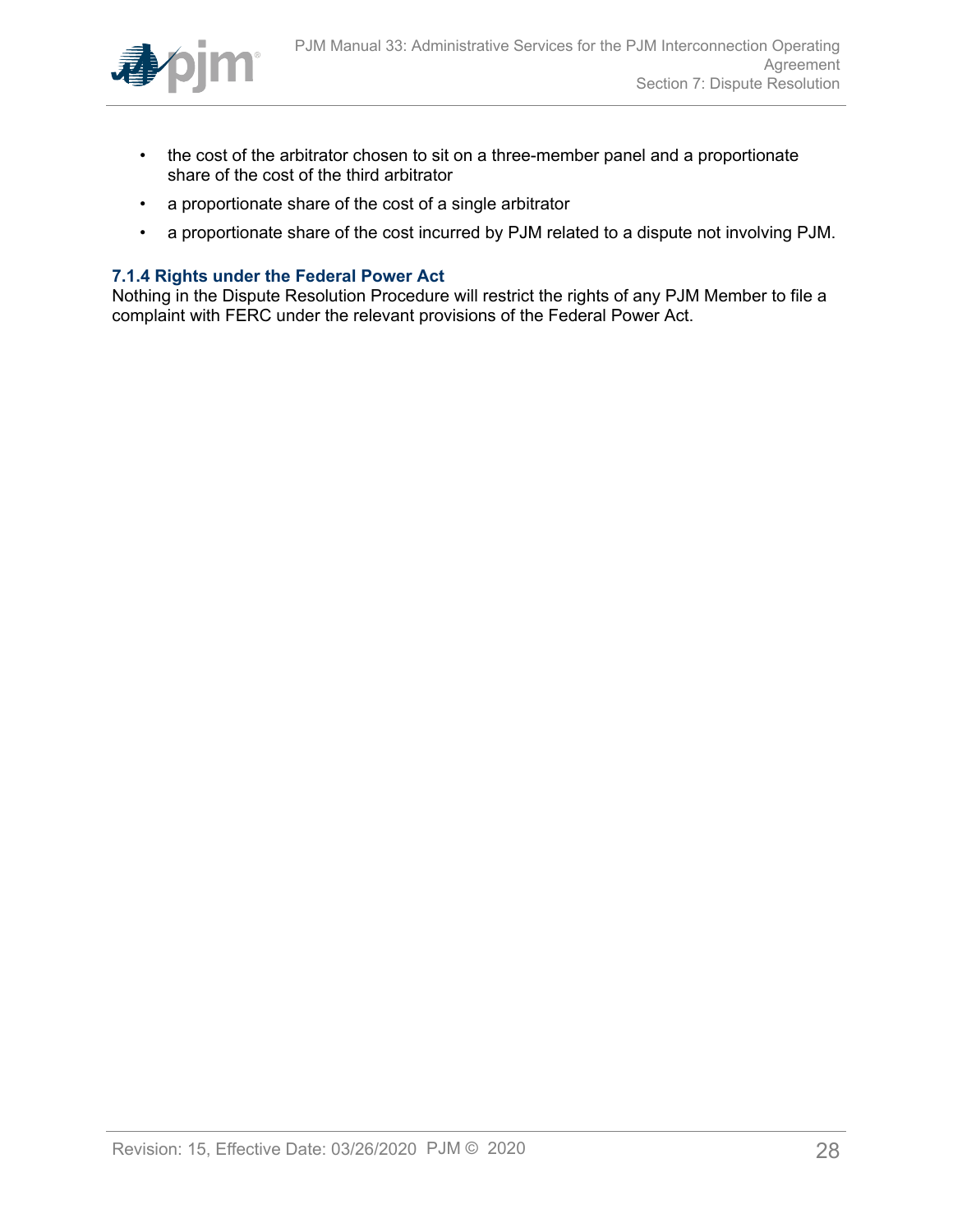

# <span id="page-28-0"></span>**Revision History**

## **Revision 14 (10/25/2018):**

• Section 3.1: Added Transmission Constraint Penalty Factor

### **Revision 13 (03/22/2018):**

- Cover to Cover Periodic Review
- Changed ownership for this manual to Anita Patel, Manager, Knowledge Management **Center**
- Updated Headers to reflect correct manual name and section names
- Changed references from "PJM Interconnection, L.L.C." to "PJM"
- Changed references from "Interconnection Agreement" to "Operating Agreement"
- Changed references from "Interconnection Operating Agreement" to "Operating Agreement"
- Changed references from "PJM Participant" to "PJM Member"
- Introduction: added clarity between the dispute resolution procedures covered in the Tariff and this manual and those covered in the Operating Agreement
- Section 1.4: Removed section and introduction and moved language to M34
- Section 2.1: Removed Requirements for Application section and added Membership Types and Requirements
- Section 2.1.1: Removed Data to Be Supplied section and added Types of Membership
- Section 2.1.2: Removed Associate Membership section and added PJM Member/ Applicant Requirements
- Section 2.2: Removed Analysis of Submitted Data and added Application and Membership Cost
- Section 2.3: Removed Effective Date, Termination & Withdrawal Process section and added Credit Policy and Credit Requirements with updates
- Section 2.4: Removed Integration of New Applicant and added Name Change Process
- Section 2.5: Removed Application Cost and Membership Cost and added Withdrawal Process
- Section 2.6: Credit Policy and Credit Requirements This section was updated and moved to Section 2.3
- Section 2.6.1: Background This section was removed
- Section 3.1: This section was removed because the information contained is redundant information that is explicitly provided in the Operating Agreement, Reliability Assurance Agreement, or Tariff.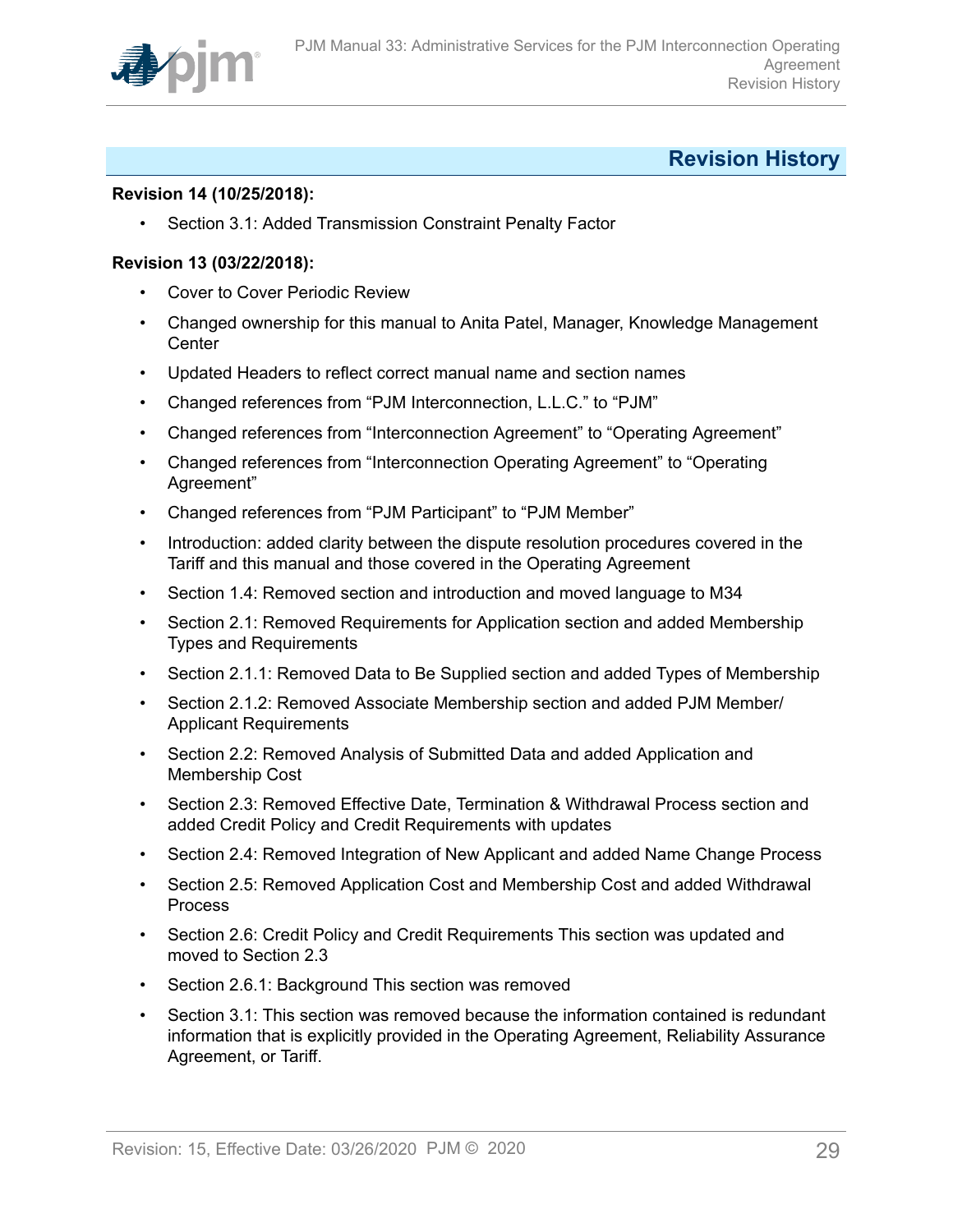

- Section 3.2: This section was removed because the information contained is redundant information that is explicitly provided in the Operating Agreement, Reliability Assurance Agreement, or Tariff.
- Section 3.3: This section was removed because the information contained is redundant information that is explicitly provided in the Operating Agreement, Reliability Assurance Agreement, or Tariff.
- Section 3.4: This section was removed because this information is wholly contained in the PJM Manual for Control Center & Data Exchange Requirements
- Section 3.5: Renumbered to Section 3.1
- Section 4.1: Removed; covered in OA 8.2.1
- Section 4.2: Removed; covered in OA section 1 Definitions
- Section 4.3: Removed; irrelevant to this document
- Section 4.4: Removed; first two paragraphs moving to M34. Sector challenge covered in OA 8.1.3
- Section 4.5: Removed; covered in OA sections 8.6, 8.6.1, and 8.6.3
- Section 4.6: Removed; covered in OA sections 7.1 and 7.2
- Renumbered Section 5 Dispute Resolution to Section 4

### **Revision 12 (03/31/2016):**

- Revised Section 3.5 to include specific exceptions to the general policy regarding data postings
- Changed ownership for this manual from Lynn Horning and Vince Duane to Adrien Ford, Director, Member Relations
- Administrative Change Updated references for eData to Data Viewer, EFTR to FTR Center and eMKT to Markets Gateway

## **Revision 11 (05/29/2014):**

• Added Section 3.2.4 – Load Reallocation due to Member Default.

### **Revision 10 (04/11/2014):**

- Change in management from Sean McNamara to Lynn Horning
- Two of the eSuite Applications have been renamed. Moving forward EES will be known as ExSchedule and eMTR will be known as Power Meter.

### **Revision 09 (07/22/2010):**

• Added Section 3.6 Market Data Postings as required for FERC Order 719 Compliance and approved by the MRC on March 17, 2010.

## **Revision 08 (04/13/2010):**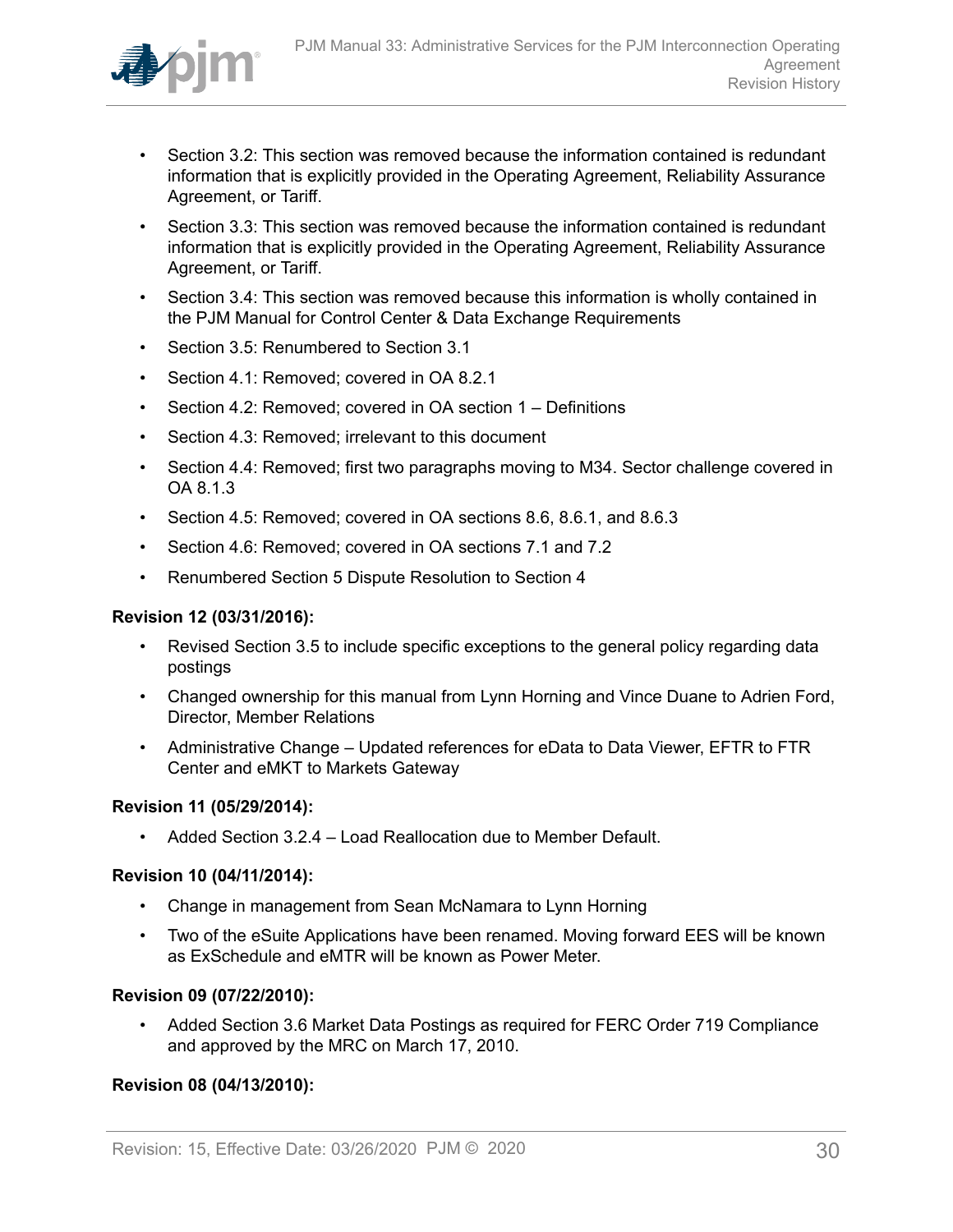

- Corrected Title Page typographical error: changed Council to Counsel
- Approval: updated Vince Duane's title to Vice President & General Counsel and added Sean McNamara as Manager of Member Relations
- Section 2: Qualifications for PJM Membership grammatical changes and updated links to new website
- Section 2: Qualifications of PJM Membership Effective Date, Termination & Withdrawal Process: corrected Article 6 to Article 5 and identified Reliability Assurance Agreement
- Section 2: Qualifications of PJM Membership updated settlement obligation period ending time frame
- Section 2: Qualifications of PJM Membership Application Cost: added membership costs and fee structure and clarifying language
- Section 2: Qualifications of PJM Membership Credit Policy and Credit Requirements: removed entire section and replaced it with a summary and added the link to the Credit Policy and Credit Requirements on the PJM website.
- Section 5: Dispute Resolution Arbitration Costs: clarifying language regarding PJM member

### **Revision 07 (09/08/2008):**

- Table of Contents (revised and updated page numbers)
- Section 1 Operating Agreement of PJM Overview (updated Sector Selection Form Members Committee
- Requirements for Application (name change)
- Section 2 Qualifications for PJM Membership (added Associate Membership)
- Section 2 Qualification for PJM Membership (replaced entire Credit Policy and Credit Requirements section)
- Section 3 PJM Interaction (added Associate Membership)
- Section 4 Members Committee (updated Committee Sectors)
- Section 4 Members Committee (updated Quorum and Voting)
- Section 4 Members Committee (updated Sector Challenge)

### **Revision 06 (10/1/2007):**

- This revision is a rewrite of the PJM Manual for Administrative Services for the Operating Agreement of PJM reflecting current practices and procedures for doing business with PJM.
- Changed references from "*PJM Interconnection, L.L.C.*" to "*PJM*."
- Renamed Exhibits I.1 to Exhibit 1.
- Reformatted to new PJM formatting standard.
- Renumbered pages to consecutive numbering.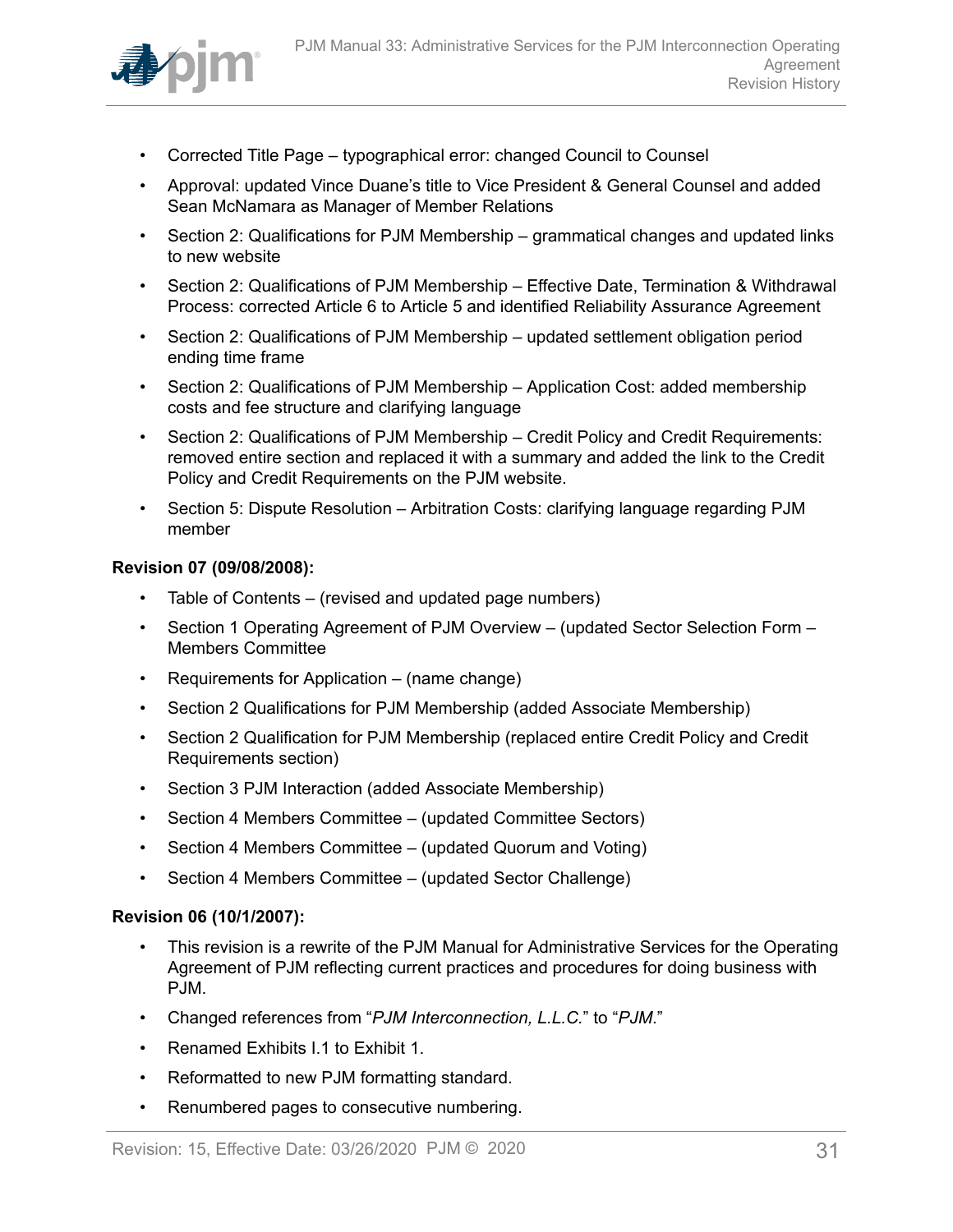

- Incorporated updated Sector Selection Form.
- Changed references from MAAC to Reliability First.
- Updated internal contacts.

## **Revision 05 (4/26/2000):**

- Updated Attachment B: Application for Membership. Replaced "*Payment Surety Bond",* pages 10 and 11 of *Attachment E.*
- Updated Attachment C: Application for Transmission Services. Replaced "*Payment Surety Bond",* pages 10 and 11 of *Attachment E.*

### **Revision 04 (3/24/2000):**

- Updated Attachment B: Application for Membership. Replaced *Attachment E.*
- Updated Attachment C: Application for Transmission Services. Replaced *Attachment E.*

### **Revision 03 (2/04/2000):**

- Updated Attachment B: Application for Membership. Revised 'Letter of Credit' in Attachment E, page 9 of 10.
- Updated Attachment C: Application for Transmission Services. Revised 'Letter of Credit' in Attachment E, page 9of 10.

## **Revision 02 (12/13/1999):**

- Updated Attachment B: Application for Membership. Revised 'Guaranty' in Attachment E, page 6 of 10 and page 7 of 10.
- Updated Attachment C: Application for Transmission Services. Revised 'Guaranty' in Attachment E, page 6 of 10 and page 7 of 10.

### **Revision 01 (10/01/1999):**

- Updated Attachment B: Application for Membership.
- Updated Attachment C: Application for Transmission Services.

### **Revision 00 (05/02/1997):**

- Changed references to PJM Interconnection Association to PJM.
- Changed references to PJM to PJM where appropriate.
- Changed references to PJM to PJM RTO where appropriate.
- Changed references to PJM IA to PJM.
- Changed references to IA to PJM.
- Changed references to Mid-Atlantic Market to PJM Interchange Energy Market.
- Changed references to Mid-Atlantic Market Operations Agreement to Operating Agreement of PJM.